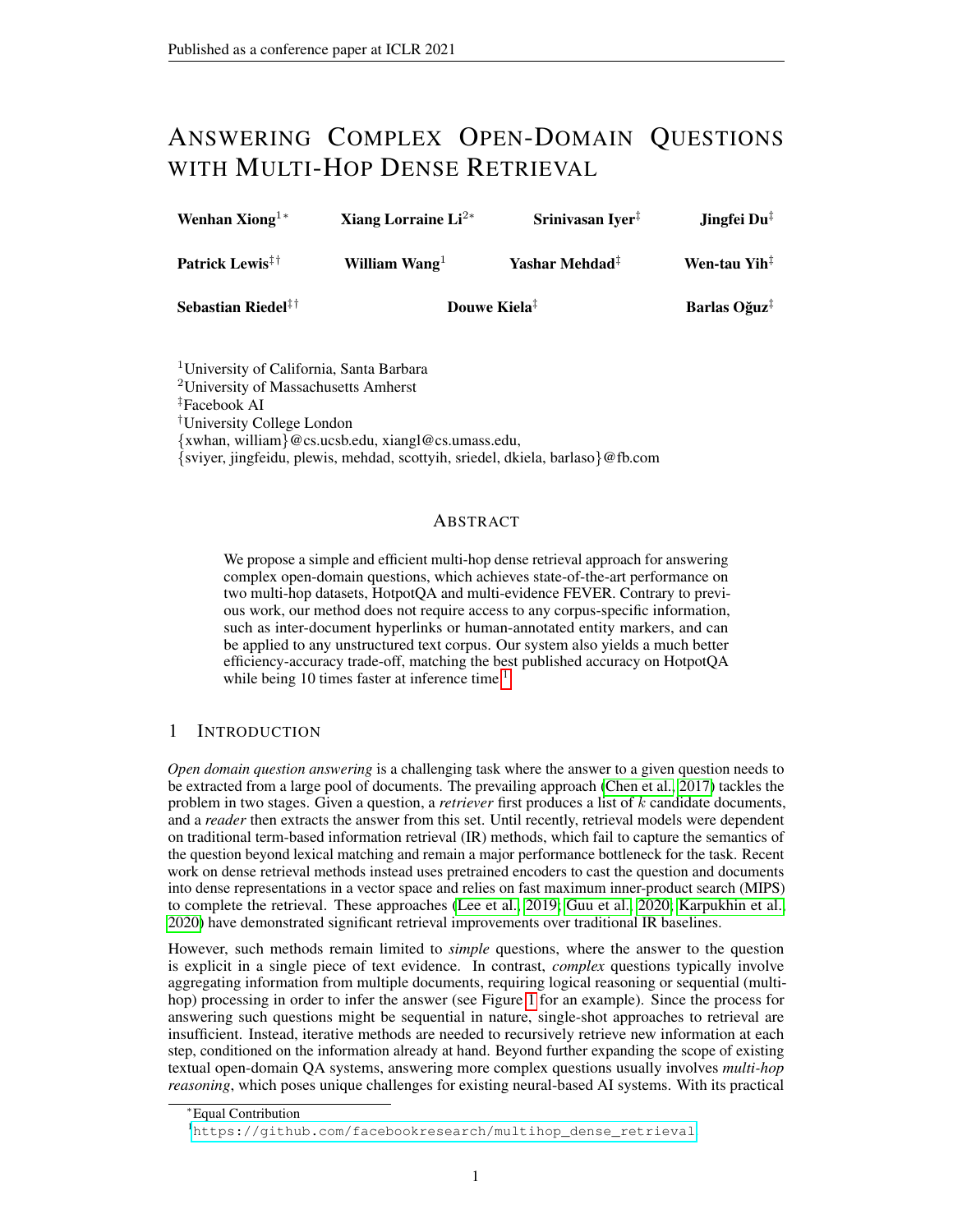

Figure 1: An overview of the multi-hop dense retrieval approach.

<span id="page-1-0"></span>and research values, multi-hop QA has been extensively studied recently [\(Talmor & Berant, 2018;](#page-11-0) [Yang et al., 2018;](#page-11-1) [Welbl et al., 2018\)](#page-11-2) and remains an active research area in NLP [\(Qi et al., 2019;](#page-10-2) [Nie](#page-10-3) [et al., 2019;](#page-10-3) [Min et al., 2019;](#page-10-4) [Zhao et al., 2020;](#page-11-3) [Asai et al., 2020;](#page-9-2) [Perez et al., 2020\)](#page-10-5).

The main problem in answering multi-hop open-domain questions is that the search space grows exponentially with each retrieval hop. Most recent work tackles this issue by constructing a document graph utilizing either entity linking or existing hyperlink structure in the underlying Wikipedia corpus [\(Nie et al., 2019;](#page-10-3) [Asai et al., 2020\)](#page-9-2). The problem then becomes finding the best path in this graph, where the search space is bounded by the number of hyperlinks in each passage. However, such methods may not generalize to new domains, where entity linking might perform poorly, or where hyperlinks might not be as abundant as in Wikipedia. Moreover, efficiency remains a challenge despite using these data-dependent pruning heuristics, with the best model [\(Asai et al., 2020\)](#page-9-2) needing hundreds of calls to large pretrained models to produce a single answer.

In contrast, we propose to employ dense retrieval to the multi-hop setting with a simple recursive framework. Our method iteratively encodes the question and previously retrieved documents as a query vector and retrieves the next relevant documents using efficient MIPS methods. With highquality, dense representations derived from strong pretrained encoders, our work first demonstrates that the sequence of documents that provide sufficient information to answer the multi-hop question can be accurately discovered from unstructured text, *without* the help of corpus-specific hyperlinks. When evaluated on two multi-hop benchmarks, HotpotQA [\(Yang et al., 2018\)](#page-11-1) and a multi-evidence subset of FEVER [\(Thorne et al., 2018\)](#page-11-4), our approach improves greatly over the traditional linkingbased retrieval methods. More importantly, the better retrieval results also lead to state-of-the-art downstream results on both datasets. On HotpotQA, we demonstrate a vastly improved efficiencyaccuracy trade-off achieved by our system: by limiting the amount of retrieved contexts fed into downstream models, our system can match the best published result while being 10x faster.

### 2 METHOD

#### 2.1 PROBLEM DEFINITION

The retrieval task considered in this work can be described as follows (see also Figure [1\)](#page-1-0). Given a multi-hop question  $q$  and a large text corpus  $\mathcal{C}$ , the retrieval module needs to retrieve a sequence of passages  $\mathcal{P}_{seq}$ :  $\{p_1, p_2, ..., p_n\}$  that provide *sufficient* information for answering q. Practically, the retriever returns the k best-scoring sequence candidates,  $\{\mathcal{P}^1_{seq}, \mathcal{P}^2_{seq}, ..., \mathcal{P}^k_{seq}\}$   $(k \ll |\mathcal{C}|)$ , with the hope that at least one of them has the desired qualities.  $k$  should be small enough for downstream modules to process in a reasonable time while maintaining adequate recall. In general, retrieval also needs to be efficient enough to handle real-world corpora containing millions of documents.

#### 2.2 MULTI-HOP DENSE RETRIEVAL

**Model** Based on the sequential nature of the multi-hop retrieval problem, our system solves it in an iterative fashion. We model the probability of selecting a certain passage sequence as follows:

$$
P(\mathcal{P}_{seq}|q) = \prod_{t=1}^{n} P(p_t|q, p_1, ..., p_{t-1}),
$$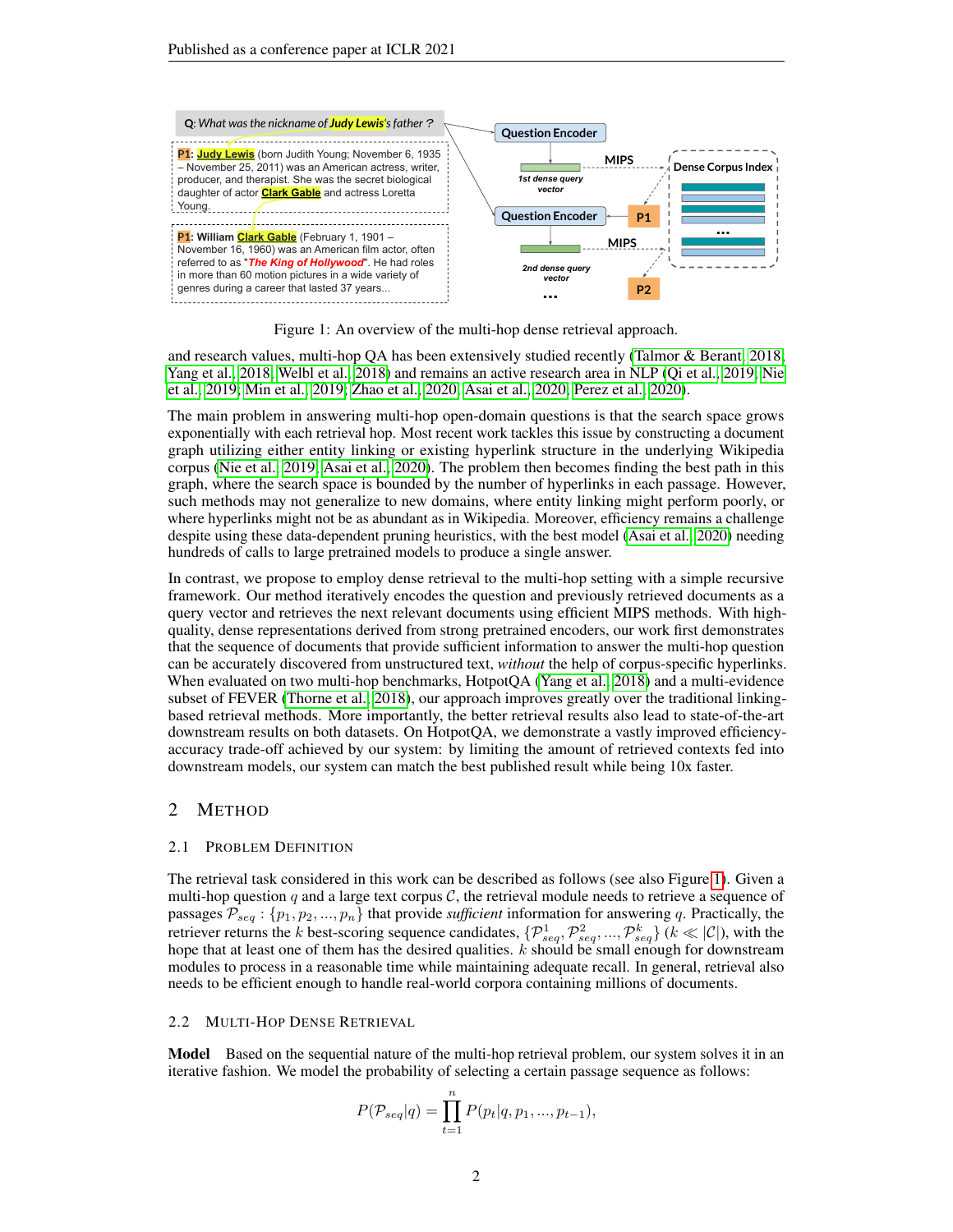where for  $t = 1$ , we only condition on the original question for retrieval. At each retrieval step, we construct a new query representation based on previous results and the retrieval is implemented as maximum inner product search over the dense representations of the whole corpus:

$$
P(p_t|q, p_1, ..., p_{t-1}) = \frac{\exp\left(\langle \boldsymbol{p}_t, \boldsymbol{q}_t \rangle\right)}{\sum_{p \in \mathcal{C}} \exp\left(\langle \boldsymbol{p}, \boldsymbol{q}_t \rangle\right)}, \text{ where } \boldsymbol{q}_t = g(q, p_1, ..., p_{t-1}) \text{ and } \boldsymbol{p}_t = h(p_t).
$$

Here  $\langle \cdot, \cdot \rangle$  is the inner product between the query and passage vectors.  $h(\cdot)$  and and  $g(\cdot)$  are passage and query encoders that produce the dense representations. In order to reformulate the query representation to account for previous retrieval results at time step  $t$ , we simply concatenate the question and the retrieved passages as the inputs to  $g(\cdot)$ . Note that our formulation for each retrieval step is similar to existing single-hop dense retrieval methods [\(Lee et al., 2019;](#page-10-0) [Guu et al.,](#page-9-1) [2020;](#page-9-1) [Karpukhin et al., 2020\)](#page-10-1) except that we add the query reformulation process conditioned on previous retrieval results. Additionally, instead of using a bi-encoder architecture with separately parameterized encoders for queries and passages, we use a shared RoBERTa-base [\(Liu et al., 2019\)](#page-10-6) encoder for both  $h(\cdot)$  and  $g(\cdot)$ . In §[3.1.3,](#page-4-0) we show this simple modification yields considerable improvements. Specifically, we apply layer normalization over the start token's representations from RoBERTa to get the final dense query/passage vectors.

Training and Inference The retriever model is trained as in [Karpukhin et al.](#page-10-1) [\(2020\)](#page-10-1), where each input query (which at each step consists of a question and previously retrieved passages) is paired with a positive passage and  $m$  negative passages to approximate the softmax over all passages. The positive passage is the gold annotated evidence at step t. Negative passages are a combination of passages in the current batch which correspond to other questions (*in-batch*), and *hard* negatives which are false adversarial passages. In our experiments, we obtain hard negatives from TF-IDF retrieved passages and their linked pages in Wikipedia. We note that using hyperlinked pages as additional negatives is neither necessary nor critical for our approach. In fact we observe only a very small degradation in performance if we remove them from training  $(\S 3.1.3)$  $(\S 3.1.3)$ . In addition to in-batch negatives, we use a memory bank  $(M)$  mechanism [\(Wu et al., 2018\)](#page-11-5) to further increase the number of negative examples for each question. The memory bank stores a large number of dense passage vectors. As we block the gradient back-propagation in the memory bank, its size ( $|M| \gg$  batch size) is less restricted by the GPU memory size. Specifically, after training to convergence with the shared encoder, we freeze a copy of the encoder as the new passage encoder and collect a bank of passage representations across multiple batches to serve as the set of negative passages. This simple extension results in further improvement in retrieval. (§[3.1.3\)](#page-4-0).

For inference, we first encode the whole corpus into an index of passage vectors. Given a question, we use beam search to obtain top- $k$  passage sequence candidates, where the candidates to beam search at each step are generated by MIPS using the query encoder at step  $t$ , and the beams are scored by the sum of inner products as suggested by the probabilistic formulation discussed above. Such inference relies only on the dense passage index and the query representations, and does not need explicit graph construction using hyperlinks or entity linking. The top- $k$  sequences will then be fed into task-specific downstream modules to produce the desired outputs.

# 3 EXPERIMENTS

Datasets Our experiments focus on two datasets: *HotpotQA* and *Multi-evidence FEVER*. HotpotQA [\(Yang et al., 2018\)](#page-11-1) includes 113k multi-hop questions. Unlike other multi-hop QA datasets [\(Zhang et al., 2018;](#page-11-6) [Talmor & Berant, 2018;](#page-11-0) [Welbl et al., 2018\)](#page-11-2), where the information sources of the answers are knowledge bases, HotpotQA uses documents in Wikipedia. Thus, its questions are not restricted by the fixed KB schema and can cover more diverse topics. Each question in HotpotQA is also provided with ground truth support passages, which enables us to evaluate the intermediate retrieval performance. Multi-evidence FEVER includes 20k claims from the FEVER [\(Thorne et al., 2018\)](#page-11-4) fact verification dataset, where the claims can only be verified using multiple documents. We use this dataset to validate the general applicability of our method.

Implementation Details All the experiments are conducted on a machine with 8 32GB V100 GPUs. Our code is based on Huggingface Transformers [\(Wolf et al., 2019\)](#page-11-7). Our best retrieval results are predicted using the exact inner product search index (IndexFlatIP) in FAISS [\(Johnson et al., 2017\)](#page-10-7).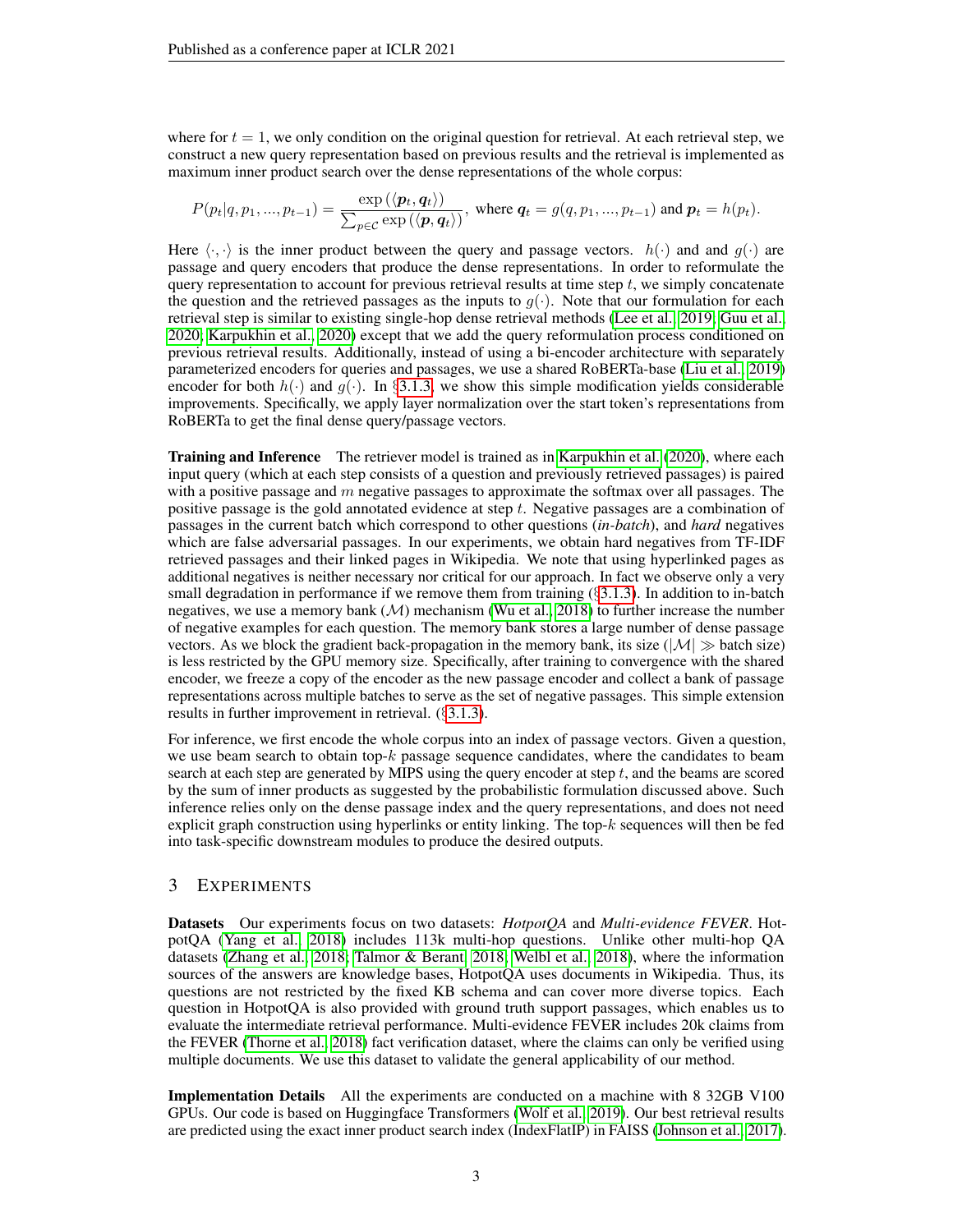| Method                | HotpotQA |      |      | <b>FEVER</b> |        |      |
|-----------------------|----------|------|------|--------------|--------|------|
|                       | R@2      | R@10 | R@20 | Precision    | Recall | F1   |
| TF-IDF                | 10.3     | 29.1 | 36.8 | 14.9         | 28.2   | 19.5 |
| $TF-IDF + Linked$     | 17.3     | 50.0 | 62.7 | 18.6         | 35.8   | 24.5 |
| <b>DrKIT</b>          | 38.3     | 67.2 | 71.0 |              |        |      |
| <b>Entity Linking</b> |          |      |      | 30.6         | 53.8   | 39.0 |
| <b>MDR</b>            | 65.9     | 77.5 | 80.2 | 45.7         | 69.1   | 55.0 |

<span id="page-3-2"></span>Table 1: Retrieval performance in recall at  $k$  retrieved passages and precision/recall/ $F_1$ .

Both datasets assume 2 hops, so we fix  $n = 2$  for all experiments. Since HotpotQA does not provide the order of the passage sequences, as a heuristic, we consider the passage that includes the answer span as the final passage.  $2 \text{ In } \S 3.1.3$  $2 \text{ In } \S 3.1.3$ , we show that the order of the passages is important for effective retriever training. The hyperparameters can be found in Appendix [B.1.](#page-15-0)

#### 3.1 EXPERIMENTS: RETRIEVAL

We evaluate our multi-hop dense retriever (MDR) in two different use cases: *direct* and *reranking*, where the former outputs the top- $k$  results directly using the retriever scores and the latter applies a task-specific reranking model to the initial results from MDR.

#### 3.1.1 DIRECT

We first compare MDR with several efficient retrieval methods that can directly find the top- $k$  passage sequences from a large corpus, including TF-IDF, TF-IDF + Linked, DrKIT and Entity Linking. TF-IDF is the standard term-matching baseline, while TF-IDF + Linked is a straightforward extension that also extracts the hyperlinked passages from TF-IDF passages, and then reranks both TF-IDF and hyperlinked passages with BM25<sup>[3](#page-3-1)</sup> scores. DrKIT [\(Dhingra et al., 2020\)](#page-9-3) is a recently proposed dense retrieval approach, which builds a entity-level (mentions of entities) dense index for retrieval. It relies on hyperlinks to extract entity mentions and prunes the search space with a binary mask that restricts the next hop to using hyperlinked entities. On FEVER, we additionally consider an entity linking baseline [\(Hanselowski et al., 2018\)](#page-9-4) that is commonly used in existing fact verification pipelines. This baseline first uses a constituency parser to extract potential entity mentions in the fact claim and then uses the MediaWiki API to search documents with titles that match the mentions.

Table [1](#page-3-2) shows the performance of different retrieval methods. On HotpotQA the metric is recall at the top k paragraphs<sup>[4](#page-3-3)</sup>, while on FEVER the metrics are precision, recall and  $F_1$  in order to be consistent with previous results. On both datasets, MDR substantially outperforms all baselines.

#### <span id="page-3-5"></span>3.1.2 RERANKING

*Reranking* documents returned by efficient retrieval methods with a more sophisticated model is a common strategy for improving retrieval quality. For instance, state-of-the-art multi-hop QA systems usually augment traditional IR techniques with large pretrained language models to select a more compact but precise passage set. On HotpotQA, we test the effectiveness of MDR after a simple BERT-based reranking: each of the top  $k$  passage sequences from MDR is first prepended with the original question and then fed into a BERT-like encoder that predicts relevant scores. We train this reranking model with a binary cross-entropy loss, with the target being whether the passage sequence cover both groundtruth passages. We empirically compare our approach with two other existing reranking-based retrieval methods: Semantic Retrieval [\(Nie et al., 2019\)](#page-10-3) uses BERT at both passage-level and sentence-level to select context from the initial TF-IDF and hyperlinked passages; Graph Recurrent Retriever [\(Asai et al., 2020\)](#page-9-2) learns to recursively select the best passage sequence on top of a hyperlinked passage graph, where each passage node is encoded with BERT.

Table [2](#page-4-1) shows the reranking results. Following [Asai et al.](#page-9-2) [\(2020\)](#page-9-2), we use *Answer Recall* and Support Passage Exact Match (SP EM)<sup>[5](#page-3-4)</sup> as the evaluation metrics. Even without reranking, MDR is already better than Semantic Retrieval, which requires around 50 BERT encoding (where each encoding involves cross-attention over a concatenated question-passage pair). After we rerank the

<span id="page-3-1"></span><span id="page-3-0"></span><sup>&</sup>lt;sup>2</sup>If the answer span is in both, the one that has its title mentioned in the other passage is treated as the second. 3 https://pypi.org/project/rank-bm25

<span id="page-3-3"></span> $4$ As the sequence length is 2 for HotpotQA, we pick the top  $k/2$  sequences predicted by MDR.

<span id="page-3-4"></span><sup>5</sup>Whether the final predicted sequence covers both gold passages.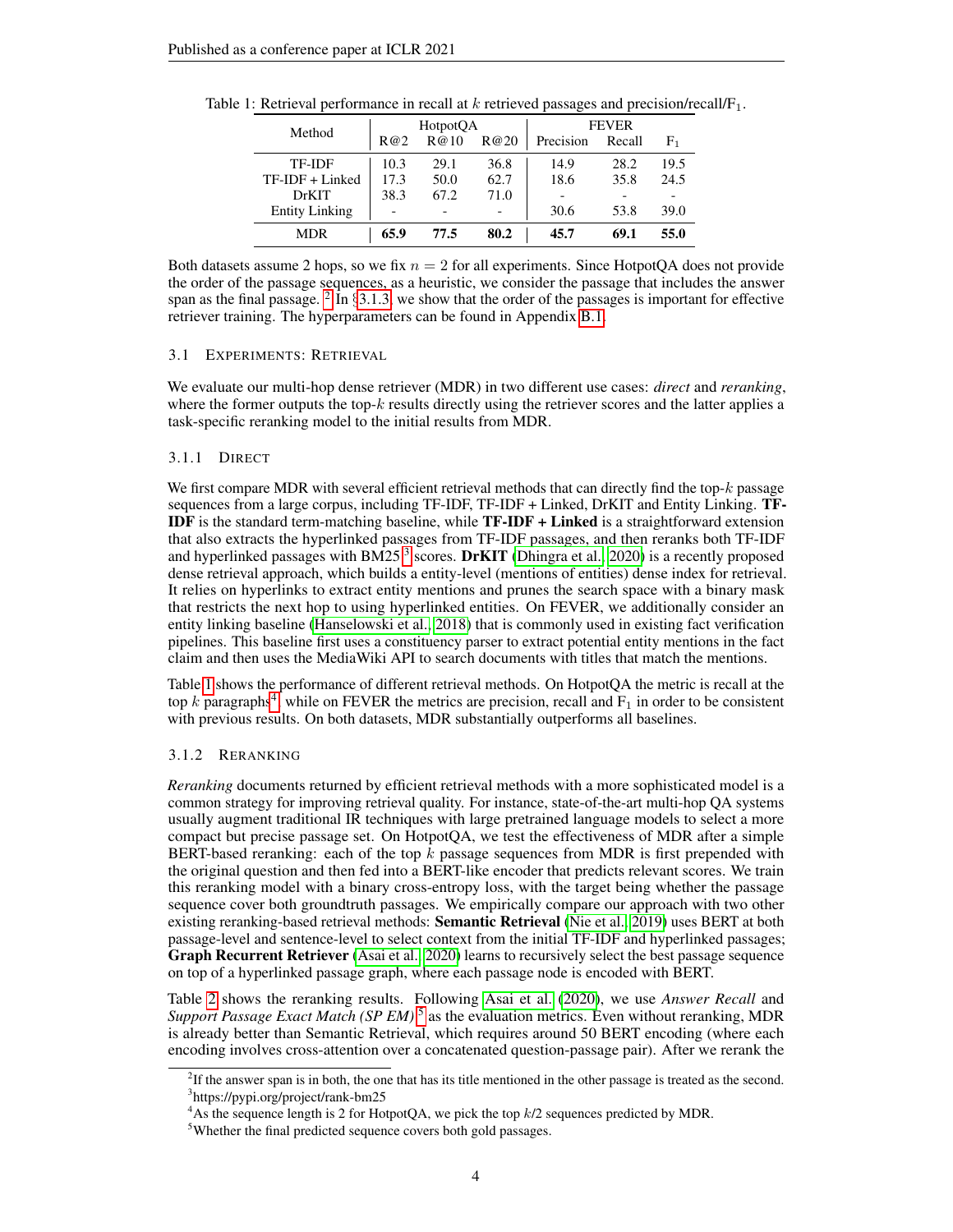| Method              | <b>SP EM</b> | Ans Recall |
|---------------------|--------------|------------|
| Semantic Retrieval  | 63.9         | 77.9       |
| Graph Rec Retriever | 75.7         | 87.5       |
| MDR (direct)        | 65.9         | 75.4       |
| MDR (reranking)     | 81.2         | 88.2       |

<span id="page-4-1"></span>Table 2: HotpotQA reranked retrieval results (input passages for final answer prediction).

<span id="page-4-3"></span>Table 3: Retriever Model Ablation on HotpotQA retrieval. *Single-hop* here is equivalent to the DPR method [\(Karpukhin et al., 2020\)](#page-10-1).

| Retriever variants          | R@2  | R@10  | R@20 |
|-----------------------------|------|-------|------|
| <b>Full Retrieval Model</b> | 65.9 | 77.5  | 80.2 |
| - w/o linked negatives      | 64.6 | 76.8  | 79.6 |
| - w/o memory bank           | 63.7 | 74.2. | 77.2 |
| - w/o shared encoder        | 59.9 | 70.6  | 73.1 |
| - w/o order                 | 17.6 | 55.6  | 62.3 |
| Single-hop                  | 25.2 | 45.4  | 52.1 |

top-100 sequences from the dense retriever, our passage recall is better than the state-of-the-art Graph Recurrent Retriever, which uses BERT to process more than 500 passages. We do not compare the reranked results on FEVER, as most FEVER systems directly use BERT encoder to select the top evidence *sentences* from the retrieved documents, instead of the reranking the documents.

#### <span id="page-4-4"></span>3.1.3 ANALYSIS

To understand the strengths and weaknesses of MDR, we conduct further analysis on HotpotQA dev.

Retrieval Error Analysis HotpotOA contains two question categories: *bridge* questions in which an intermediate entity is missing and needs to be retrieved before inferring the answer; and *comparison* questions where two entities are mentioned simultaneously and compared in some way. In Figure [2,](#page-4-2) we show the retrieval performance of both question types. The case of *comparison* questions proves easier, since both entities needed for retrieval are present in the question.

This case appears almost solved, confirming recent work demonstrating that dense retrieval is very effective at entity linking [\(Wu et al., 2019\)](#page-11-8).

For the case of *bridge* questions, we manually inspect 50 randomly sampled erroneous examples after reranking. We find that in half of these cases, our retrieval model predicts an alternative passage sequence that is also valid (see Appendix [A.1](#page-13-0) for examples).



<span id="page-4-2"></span>Figure 2: The retrieval performance gap between comparison and bridge questions. Left: recall of groundtruth passage sequences without reranking. Right: Top-1 chain exact match after reranking.

This gives an estimated top-1 passage sequence accuracy of about 90%. Other remaining errors are due to the dense method's inability to capture the exact n-gram match between the question and passages. This is a known issue [\(Lee et al., 2019;](#page-10-0) [Karpukhin et al., 2020\)](#page-10-1) of dense retrieval methods when dealing with questions that have high lexical overlap with the passages. To this end, a hybrid multi-hop retrieval method with both term and dense index might be used to further improve the performance on *bridge* questions.

<span id="page-4-0"></span>Retriever Ablation Study In Table [3,](#page-4-3) we examine our model with different variations on HotpotQA to show the effectiveness of each proposed component. We see that further training with a memory bank results in modest gains, while using a shared encoder is crucial for the best performance. Respecting the ordering of passages in two hops is essential - training in an order-agnostic manner hardly works at all, and underperforms even the single-hop baseline. Finally, not using hyperlinked paragraphs from TF-IDF passages as additional negatives has only a minor impact on performance.

Question Decomposition for Retrieval As multi-hop questions have more complex structures than simple questions, recent studies [\(Min et al., 2019;](#page-10-4) [Perez et al., 2020\)](#page-10-5) propose to use explicit question decomposition to simplify the problem. [Wolfson et al.](#page-11-9) [\(2020\)](#page-11-9) shows that with TF-IDF, using decomposed questions improves the retrieval results. We investigate whether the conclusion still holds with stronger dense retrieval methods. We use the human-annotated ques-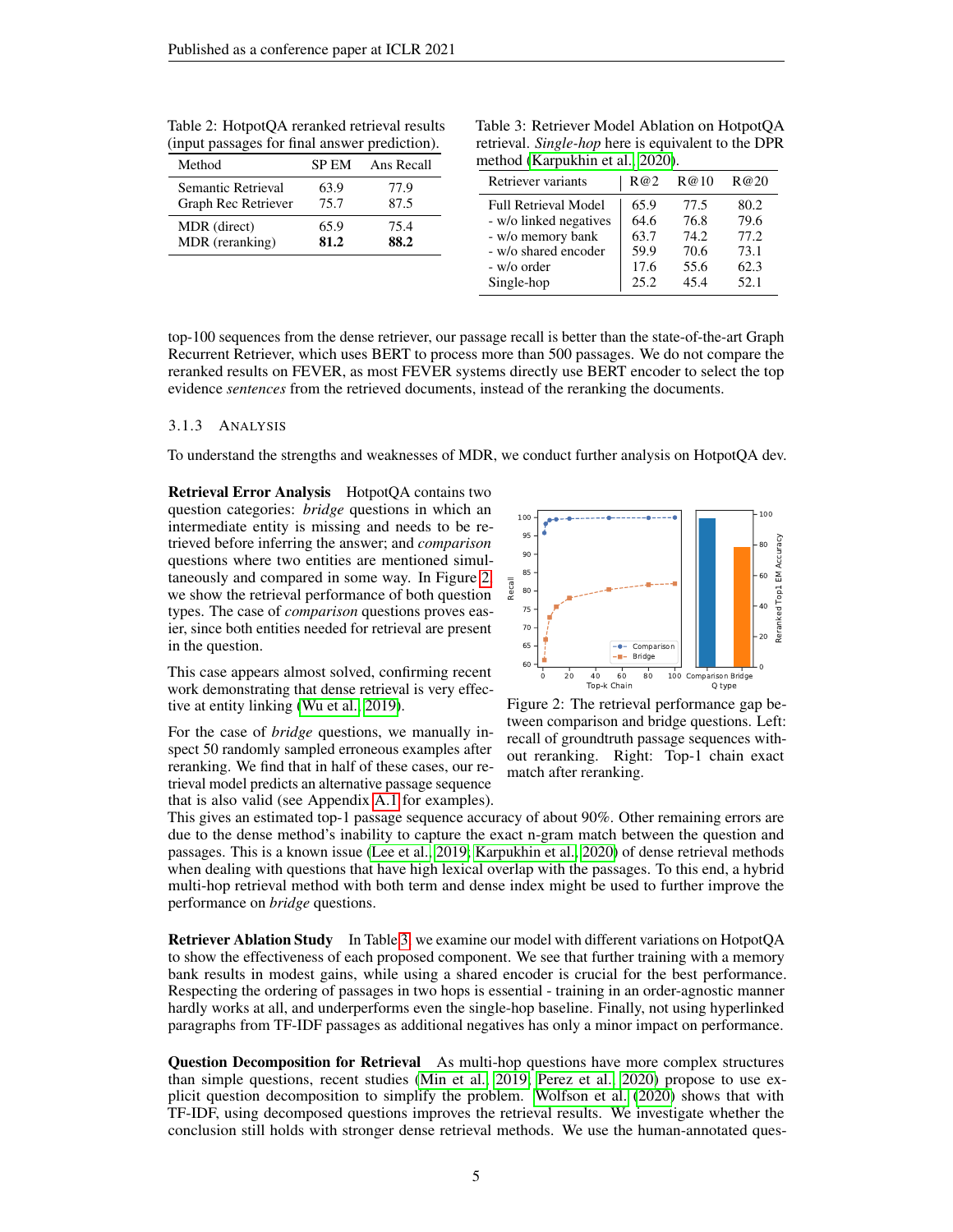tion decomposition from the QDMR dataset [\(Wolfson et al., 2020\)](#page-11-9) for analysis. For a question like Q:Mick Carter is the landlord of a public house located at what address?, QDMR provides two subquestions, SubQ1: What is the public house that Mick Carter is the landlord of? and SubQ2: What is the address that  $#1$  is located at?. We sample 100 bridge questions and replace  $#1$  in SubQ2 with the correct answer (The Queen Victoria) to SubQ1. Note that this gives advantages to the decomposed method as we ignore any intermediate errors. We estimate the performance of potential decomposed methods with the state-of-the-art single-hop dense retrieval model [\(Karpukhin et al., 2020\)](#page-10-1).

As shown in Table [4,](#page-5-0) we did not observe any strong improvements from explicit question decomposition, which is contrary to the findings by [Wolfson et al.](#page-11-9) [\(2020\)](#page-11-9) when using term-based IR methods. Moreover, as shown in the third row of the table, when the 1st hop of the decomposed retrieval (i.e., SubQ1) is replaced with the original question, no performance degradation is observed. This suggests that strong pretrained encoders can effectively learn to select necessary information from the multi-hop question at each

<span id="page-5-0"></span>

| Table 4: Comparison with decomposed dense retrieval   |
|-------------------------------------------------------|
| which uses oracle question decomposition (test on     |
| 100 bridge questions). See text for details about the |
| decomposed settings.                                  |

| Method               | R@2  | R@10 | R@20 |
|----------------------|------|------|------|
| <b>MDR</b>           | 54.9 | 63.7 | 70.6 |
| Decomp (SubQ1;SubQ2) | 50.0 | 64.7 | 67.6 |
| Decomp $(Q;SubQ2)$   | 51.0 | 64.7 | 68.6 |

retrieval step. Regarding the performance drop when using explicit compositions, we hypothesize that it is because some information in one decomposed subquestion could be useful for the other retrieval hop. Examples supporting this hypothesis can be found in Appendix [A.2.](#page-14-0) While this could potentially be addressed by a different style of decomposition, our analysis suggests that decomposition approaches might be sub-optimal in the context of dense retrieval with strong pretrained encoders.

#### <span id="page-5-2"></span>3.2 EXPERIMENTS: HOTPOTQA

We evaluate how the better retrieval results of MDR improve multi-hop question answering in this section. As our retriever system is agnostic to downstream models, we test two categories of answer prediction architectures: the *extractive* span prediction models based on pretrained masked language models, such as BERT [\(Devlin et al., 2019\)](#page-9-5) and ELECTRA [\(Clark et al., 2020\)](#page-9-6), and the retrieval-augmented *generative* reader models [\(Lewis et al., 2020b;](#page-10-8) [Izacard & Grave, 2020\)](#page-9-7), which are based on pretrained sequence-to-sequence (seq2seq) models such as BART [\(Lewis et al., 2020a\)](#page-10-9) and T5 [\(Raffel et al., 2019\)](#page-10-10). Note that compared to more complicated graph reasoning models [\(Fang](#page-9-8) [et al., 2019;](#page-9-8) [Zhao et al., 2020\)](#page-11-3), these two classes of models do not rely on hyperlinks and can be applied to any text.

Extractive reader models learn to predict an answer span from the concatenation of the question and passage sequence  $([q, p_1, ..., p_n])$ . On top of the token representations produced by pretrained models, we add two prediction heads to predict the start and end position of the answer span.<sup>[6](#page-5-1)</sup> To predict the supporting sentences, we add another prediction head and predict a binary label at each sentence start. For simplicity, the same encoder is also responsible for reranking the top  $k$ passage sequences. The reranking detail has been discussed in §[3.1.2.](#page-3-5) Our best reader model is based on ELECTRA [\(Clark et al., 2020\)](#page-9-6), which has achieved the best single-model performance on the standard SQuAD [\(Rajpurkar et al., 2018\)](#page-10-11) benchmark. Additionally, we also report the performance of BERT-large with whole word masking (BERT-wwm) to fairly compare with [Asai et al.](#page-9-2) [\(2020\)](#page-9-2).

Generative models, such as RAG [\(Lewis et al., 2020b\)](#page-10-8) and FiD [\(Izacard & Grave, 2020\)](#page-9-7), are based on pretrained seq2seq models. These methods finetune pretrained models with the concatenated questions and retrieved documents as inputs, and answer tokens as outputs. This generative paradigm has shown state-of-the-art performance on single-hop open-domain QA tasks. Specifically, FiD first uses the T5 encoder to process each retrieved passage sequence independently and then uses the decoder to perform attention over the representations of all input tokens while generating answers. RAG is built on the smaller BART model. Instead of only tuning the seq2seq model, it also jointly train the question encoder of the dense retriever. We modified it to allow multi-hop retrieval.

<span id="page-5-1"></span><sup>6</sup>To account for yes/no questions, we prepend *yes* and *no* tokens to the context.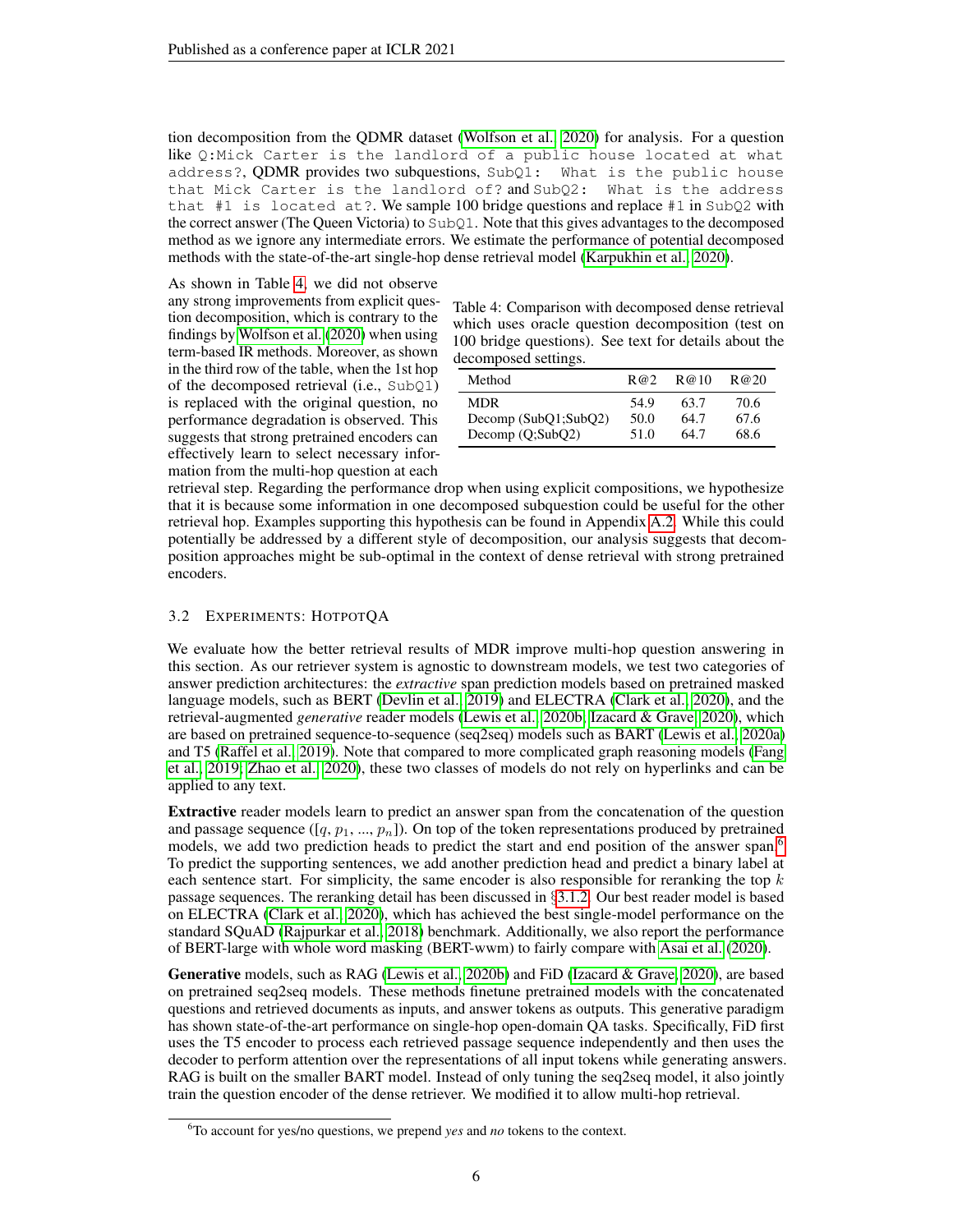More details about these two classes of reader models are described in Appendix [B.2.](#page-16-0)

#### <span id="page-6-0"></span>3.2.1 RESULTS

Table 5: HotpotQA-fullwiki test results.

| <b>Methods</b>                                |      | Answer |      | Support |      | Joint |  |
|-----------------------------------------------|------|--------|------|---------|------|-------|--|
|                                               | EM   | F1     | EM   | F1      | EМ   | F1    |  |
| GoldEn Retriever (Qi et al., 2019)            | 37.9 | 48.6   | 30.7 | 64.2    | 18.9 | 39.1  |  |
| Semantic Retrieval (Nie et al., 2019)         | 46.5 | 58.8   | 39.9 | 71.5    | 26.6 | 49.2  |  |
| Transformer-XH (Zhao et al., 2020)            | 51.6 | 64.1   | 40.9 | 71.4    | 26.1 | 51.3  |  |
| $HGN$ (Fang et al., 2019)                     | 56.7 | 69.2   | 50.0 | 76.4    | 35.6 | 59.9  |  |
| DrKIT (Dhingra et al., 2020)                  | 42.1 | 51.7   | 37.1 | 59.8    | 24.7 | 42.9  |  |
| Graph Recurrent Retriever (Asai et al., 2020) | 60.0 | 73.0   | 49.1 | 76.4    | 35.4 | 61.2  |  |
| <b>MDR (ELECTRA Reader)</b>                   | 62.3 | 75.3   | 57.5 | 80.9    | 41.8 | 66.6  |  |

Comparison with Existing Systems Table [5](#page-6-0) compares the HotpotQA test performance of our best ELECTRA reader with recently published systems, using the numbers from the official leaderboard, which measure answer and supporting sentence exact match (EM)/F1 and joint EM/F1. Among these methods, only GoldEn Retriever [\(Qi et al., 2019\)](#page-10-2) does not exploit hyperlinks. In particular, Graph Recurrent Retriever trains a graph traversal model for chain retrieval; TransformerXH [\(Zhao](#page-11-3) [et al., 2020\)](#page-11-3) and HGN [\(Fang et al., 2019\)](#page-9-8) explicitly encode the hyperlink graph structure within their answer prediction models. In fact, this particular inductive bias provides a perhaps unreasonably strong advantage in the specific context of HotpotQA, which by construction guarantees groundtruth passage sequences to follow hyperlinks. Despite not using such prior knowledge, our model outperforms all previous systems by large margins, especially on supporting fact prediction, which benefits more directly from better retrieval.

<span id="page-6-5"></span>Reader Model Variants Results for reader model variants are shown in Table [6.](#page-6-1)<sup>[7](#page-6-2)</sup> First, we see that the BERT-wwm reader is 1-2% worse than the ELECTRA reader when using enough passages. However, it still outperforms the results in [\(Asai](#page-9-2) [et al., 2020\)](#page-9-2) which also uses BERT-wwm for answer prediction. While RAG and FiD have shown strong improvements over extractive models on single-hop datasets such as NaturalQuestions [\(Kwiatkowski](#page-10-12)

<span id="page-6-1"></span>

|  |  | Table 6: Reader comparison on HotpotQA dev set. |
|--|--|-------------------------------------------------|
|  |  |                                                 |

|            | Model                                               | Top k                            | EM                   | F1                   |
|------------|-----------------------------------------------------|----------------------------------|----------------------|----------------------|
| Extractive | <b>ELECTRA</b><br><b>ELECTRA</b><br><b>BERT-wwm</b> | Top $50$<br>Top $250$<br>Top 250 | 61.7<br>63.4<br>61.5 | 74.3<br>76.2<br>74.7 |
| Generative | Multi-hop RAG<br>FiD                                | Top 4*4<br>Top 50                | 51.2<br>61.7         | 63.9<br>73.1         |

[et al., 2019\)](#page-10-12), they do not show an advantage in the multi-hop case. Despite having twice as many parameters as ELECTRA, FiD fails to outperform it using the same amount of context (top 50). In contrast, on NaturalQuestions, FiD is 4 points better than a similar extractive reader when using the top 100 passages in both. $8$  We hypothesize that the improved performance on single-hop questions is due to the ability of larger pretrained models to more effectively memorize single-hop knowledge about real-world entities.<sup>[9](#page-6-4)</sup> Compared to multi-hop questions that involve multiple relations and missing entities, simple questions usually only ask about a certain property of an entity. It is likely that such simple entity-centric information is explicitly mentioned by a single text piece in the pretraining corpus, while the evidence for multihop questions is typically dispersed, making the complete reasoning chain nontrivial to memorize. More analysis on RAG can be found in Appendix [A.3.](#page-15-1)

<span id="page-6-2"></span><sup>&</sup>lt;sup>7</sup> For the compute-heavy generative models, we feed in as many passages as possible without running into memory issues (Muli-hop RAG takes top 4 passages from hop1, and for each of those, takes another top 4 from hop2. They are not necessarily the same as the top 16 passages sequences.). As extractive models encode each passage sequence separately, we can use arbitrary number of input sequences. However, the performance mostly plateaus as we use over 200 input sequences.

<span id="page-6-3"></span><sup>8</sup>We implemented NQ extractive readers with both RoBERTa-large and ELECTRA-large, and RoBERTa-large yielded a better answer EM of 47.3, which is much lower than the 51.4 answer EM achieved by FiD.

<span id="page-6-4"></span><sup>9</sup>As shown by [Roberts et al.](#page-11-10) [\(2020\)](#page-11-10), a large pretrained seq2seq model can be finetuned to directly decode answers with questions as the only inputs. However, we find that this retrieval-free approach performs poorly on multi-hop questions. See Appendix [C](#page-17-0) for the exact numbers.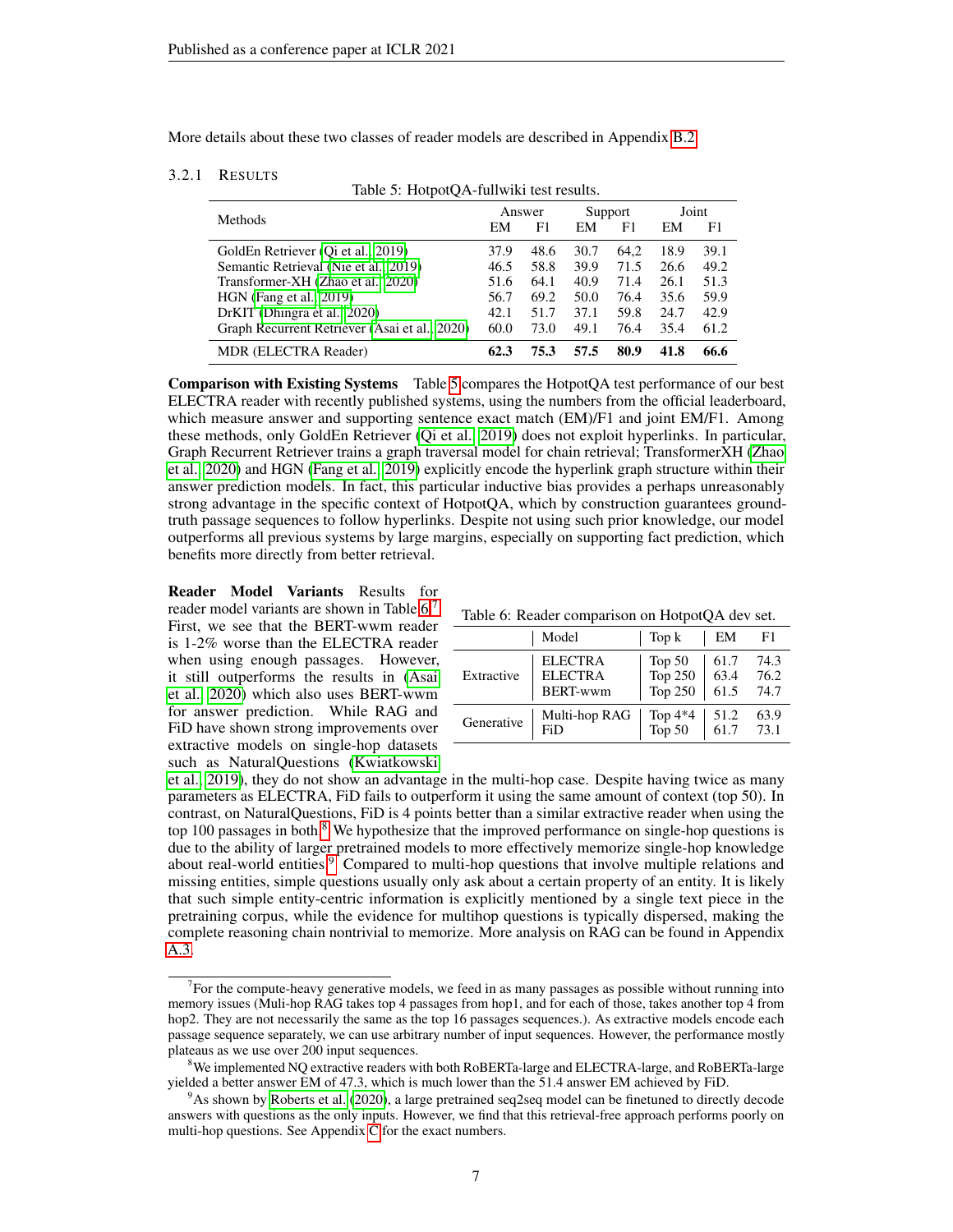| Method                       |       | Loose-Multi $(1,960)$<br><b>FEVER</b><br>LA. |      | Strict-Multi (1,059)<br><b>FEVER</b> |
|------------------------------|-------|----------------------------------------------|------|--------------------------------------|
| <b>GEAR</b>                  | 66.4  |                                              | LA.  |                                      |
| <b>GAT</b>                   | 66.1  | 38.0<br>38.2                                 |      |                                      |
|                              |       |                                              |      |                                      |
| <b>KGAT</b> with ESIM rerank | 65.9  | 39.2                                         | 51.5 | 7.7                                  |
| <b>KGAT</b> with BERT rerank | 65.9  | 40.1                                         | 51.0 | 6.2                                  |
| Ours + KGAT with BERT rerank | -77.9 | 42.0                                         | 72.1 | 16.2                                 |

<span id="page-7-2"></span>Table 7: Multi-Evidence FEVER Fact Verification Results. Loose-Multi represents the subset that requires multiple evidence *sentences*. Strict-Multi is a subset of Loose-Multi that require multiple evidence sentences from different *documents*.

Inference Efficiency To compare with existing multi-hop QA systems in terms of efficiency, we follow [Dhingra et al.](#page-9-3) [\(2020\)](#page-9-3) and measure the inference time with 16 CPU cores and batch size 1. We implement our system with a fast approximate nearest neighbor search method, *i.e.*, HNSW [\(Malkov & Yashunin, 2018\)](#page-10-13), which achieves nearly the same performance as exact search. With an in-memory index, we observe that the retrieval time is negligible compared to the forward pass of large pretrained models. Similarly, for systems that use term-based indices, the BERT calls for passage reranking cause the main efficiency bottleneck. Thus, for systems that do not release the end-to-end code, we estimate the running time based on the number of BERT cross-attention forward passes (the same estimation strategy used by [Dhingra et al.](#page-9-3) [\(2020\)](#page-9-3)), and ignore the overhead caused by ad-



<span id="page-7-0"></span>Figure 3: Efficiency-performance trade-off comparison with published HotpotQA systems. The curve is plotted with different number of top  $k$  $(k=1, 5, 10, 20, 50, 100, 200)$  passage sequences we feed into the reader model. seq/Q denotes the time required for each query.

ditional processing such as TF-IDF or linking graph construction. As shown in Figure [3,](#page-7-0) our method is about 10 times faster than current state-of-the-art systems while achieving a similar level of performance. Compared to two efficient systems (DrKIT and GoldEn), we achieve over 10 points improvement while only using the top-1 retrieval result for answer and supporting sentence prediction.

#### 3.3 EXPERIMENTS: MULTI-EVIDENCE FEVER

For FEVER claim verification, we reuse the best open-sourced verification system, *i.e.*, KGAT [\(Liu](#page-10-14) [et al., 2020\)](#page-10-14), to show the benefit of our retrieval approach over existing retrieval methods. We report the results in verification *label accuracy* (LA) and the *FEVER score*[10](#page-7-1) in Table [7,](#page-7-2) where the numbers of competitive baselines, GEAR [\(Zhou et al., 2019\)](#page-12-0), graph attention network (GAT) (Veličković [et al., 2017\)](#page-11-11) and variants of KGAT are from the KGAT [\(Liu et al., 2020\)](#page-10-14) paper. All these baselines use entity linking for document retrieval, then rerank the sentences of the retrieved documents, and finally use different graph attention mechanisms over the fully-connected sentence graph to predict verification labels. Since some instances in the multi-evidence subset used by previous studies only needs multiple evidence *sentences* from the same document, we additionally test on a strict multi-hop subset with instances that need multiple *documents*. As shown by the results, even without finetuning the downstream modules, simply replacing the retrieval component with MDR leads to significant improvements, especially on the strict multi-evidence subset.

# 4 RELATED WORK

Open-domain QA with Dense Retrieval In contrast to sparse term-index IR methods that are widely used by existing open-domain QA systems [\(Chen et al., 2017;](#page-9-0) [Wang et al., 2018;](#page-11-12) [Yang](#page-11-13) [et al., 2019\)](#page-11-13), recent systems [\(Lee et al., 2019;](#page-10-0) [Guu et al., 2020;](#page-9-1) [Karpukhin et al., 2020\)](#page-10-1) typically

<span id="page-7-1"></span> $10$ FEVER scores takes into account both support sentence accuracy and label accuracy, similar as the joint metrics in HotpotQA.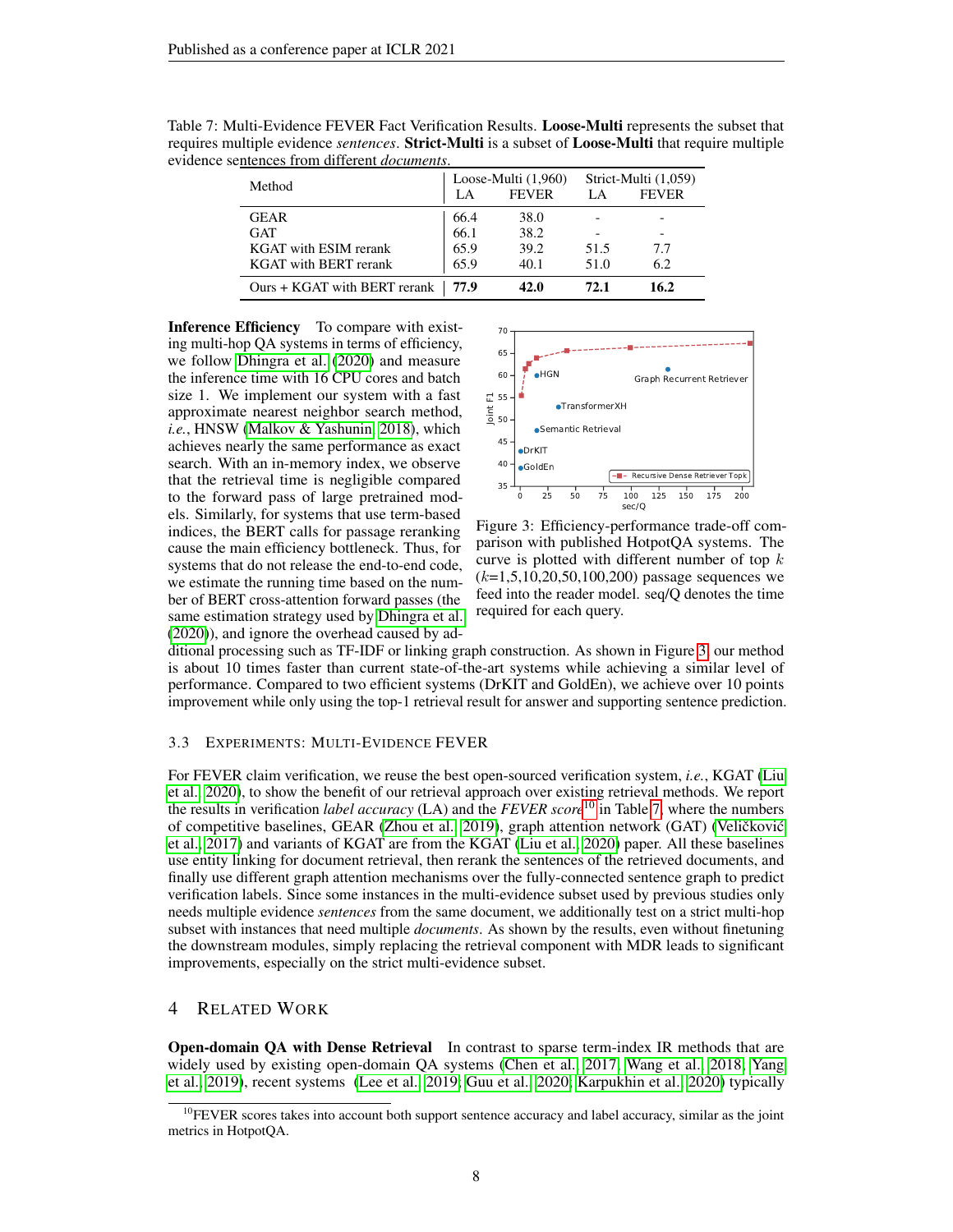uses dense passage retrieval techniques that better capture the semantic matching beyond simple n-gram overlaps. To generate powerful dense question and passage representations, these methods either conduct large-scale pretraining with self-supervised tasks that are close to the underlying question-passage matching in retrieval, or directly use the human-labeled question-passage pairs to finetune pretrained masked language models. On single-hop information-seeking QA datasets such as NaturalQuestions [\(Kwiatkowski et al., 2019\)](#page-10-12) or WebQuestions [\(Berant et al., 2013\)](#page-9-9), these dense methods have achieved significant improvements over traditional IR methods. Prior to these methods based on pretrained models, [Das et al.](#page-9-10) [\(2019\)](#page-9-10) use RNN encoder to get dense representations of questions and passages. They also consider an iterative retrieval process and reformulate the query representation based on reader model's hidden states. However, their method requires an initial round of TF-IDF/BM25 retrieval and a sophisticated RL-based training paradigm to work well. Finally, like the aforementioned methods, only single-hop datasets are considered in their experiments. More akin to our approach, [Feldman & El-Yaniv](#page-9-11) [\(2019\)](#page-9-11) use a similar recursive dense retrieval formulation for multi-hop QA. In contrast to their biattenional reformulation component applied on top of token query and passage representations, we adopt a more straightforward query reformulation strategy, by simply concatenating the original query and previous retrieval as the inputs to the query encoder. Together with stronger pretrained encoders and more effective training methods (in-batch + memory bank negative sampling vs their binary ranking loss), MDR is able to double the accuracy of their system.

Query Expansion Techniques in IR As our dense encoder augments the original question with the initial retrieved results to form the updated query representation, our work is also relevant to query expansion techniques [\(Rocchio, 1971;](#page-11-14) [Voorhees, 1994;](#page-11-15) [Ruthven & Lalmas, 2003\)](#page-11-16) that are widely used in traditional IR systems. In particular, our system is similar in spirit to pseudo-relevance feedback techniques [\(Croft & Harper, 1979;](#page-9-12) [Cao et al., 2008;](#page-9-13) [Lv & Zhai, 2010\)](#page-10-15), where no additional user interaction is required at the query reformulation stage. Existing studies mainly focus on alleviating the uncertainty of the user query [\(Collins-Thompson & Callan, 2007\)](#page-9-14) by adding relevant terms from the first round of retrieval, where the retrieval target remains the same throughout the iterative process. In contrast, the query reformulation in our approach aims to follow the multi-hop reasoning chain and effectively retrieves different targets at each step. Furthermore, instead of explicitly selecting terms to expand the query, we simply concatenate the whole passage and rely on the pretrained encoder to choose useful information from the last retrieved passage.

Other Multi-hop QA Work Apart from HotpotQA, other multi-hop QA datasets [\(Welbl et al.,](#page-11-2) [2018;](#page-11-2) [Talmor & Berant, 2018;](#page-11-0) [Zhang et al., 2018\)](#page-11-6) are mostly built from knowledge bases (KBs). Compared to questions in HotpotQA, questions in these datasets are rather synthetic and less diverse. As multi-hop relations in KBs could be mentioned together in a single text piece, these datasets are not designed for an open-domain setting which necessitates multi-hop retrieval. Existing methods on these datasets either retrieve passages from a small passage pool pruned based on the the specific dataset [\(Sun et al., 2019;](#page-11-17) [Dhingra et al., 2020\)](#page-9-3), or focus on a non-retrieval setting where a compact documents set is already given [\(De Cao et al., 2018;](#page-9-15) [Zhong et al., 2019;](#page-12-1) [Tu et al., 2019;](#page-11-18) [Beltagy et al.,](#page-9-16) [2020\)](#page-9-16). Compared to these research, our work aims at building an efficient multi-hop retrieval model that easily scales to large real-world corpora that include millions of open-domain documents.

# 5 CONCLUSION

In this work, we generalized the recently proposed successful dense retrieval methods by extending them to the multi-hop setting. This allowed us to handle complex multi-hop queries with much better accuracy and efficiency than the previous best methods. We demonstrated the versatility of our approach by applying it to two different tasks, using a variety of downstream modules. In addition, the simplicity of the framework and the fact that it does not depend on a corpus-dependent graph structure opens the possibility of applying such multi-hop retrieval methods more easily and broadly cross different domains and settings.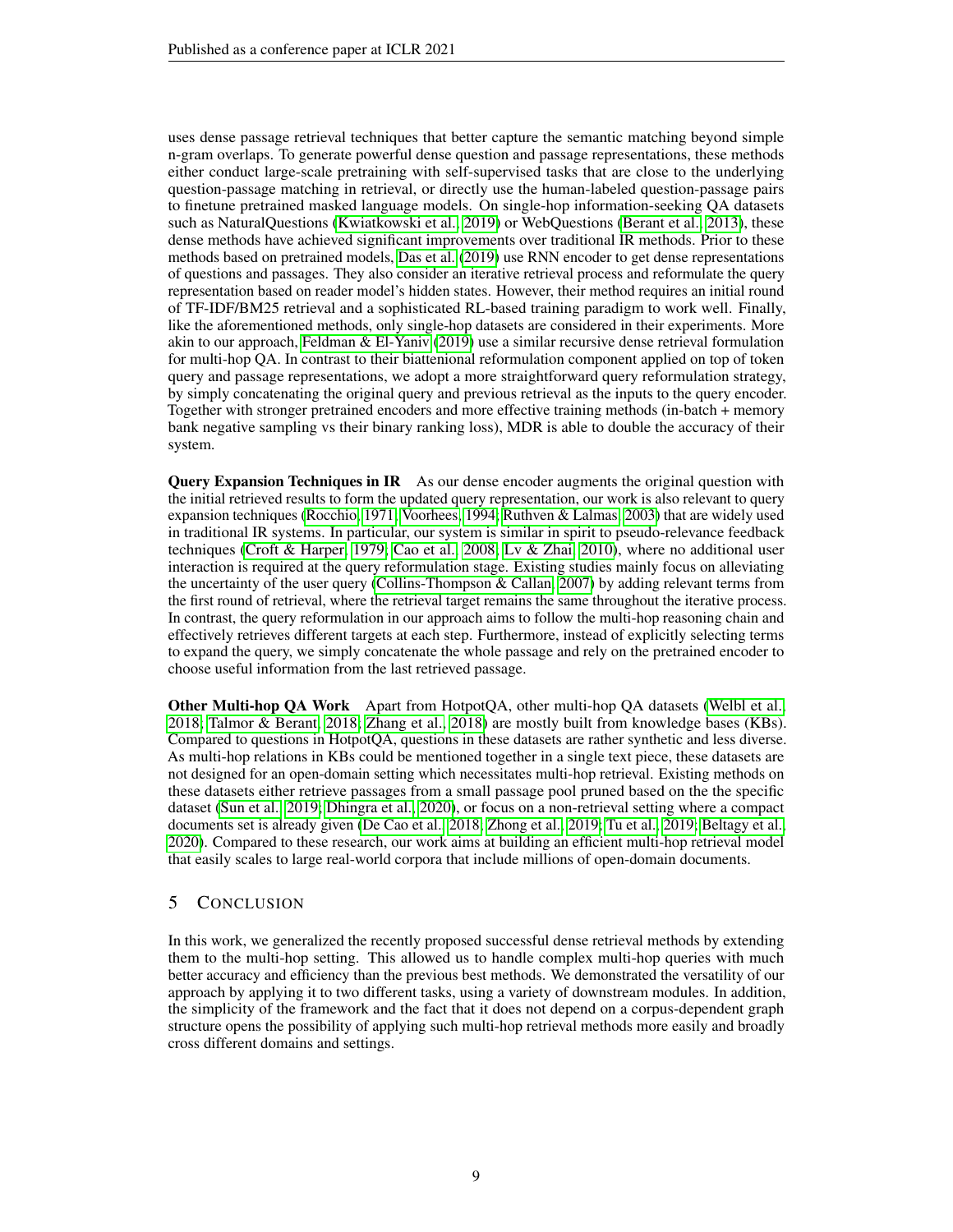### **REFERENCES**

- <span id="page-9-2"></span>Akari Asai, Kazuma Hashimoto, Hannaneh Hajishirzi, Richard Socher, and Caiming Xiong. Learning to retrieve reasoning paths over wikipedia graph for question answering. In *ICLR*. OpenReview.net, 2020.
- <span id="page-9-16"></span>Iz Beltagy, Matthew E Peters, and Arman Cohan. Longformer: The long-document transformer. *arXiv preprint arXiv:2004.05150*, 2020.
- <span id="page-9-9"></span>Jonathan Berant, Andrew Chou, Roy Frostig, and Percy Liang. Semantic parsing on freebase from question-answer pairs. In *Proceedings of the 2013 conference on empirical methods in natural language processing*, pp. 1533–1544, 2013.
- <span id="page-9-13"></span>Guihong Cao, Jian-Yun Nie, Jianfeng Gao, and Stephen Robertson. Selecting good expansion terms for pseudo-relevance feedback. In *Proceedings of the 31st annual international ACM SIGIR conference on Research and development in information retrieval*, pp. 243–250, 2008.
- <span id="page-9-0"></span>Danqi Chen, Adam Fisch, Jason Weston, and Antoine Bordes. Reading Wikipedia to answer open-domain questions. In *ACL (1)*, pp. 1870–1879. Association for Computational Linguistics, 2017.
- <span id="page-9-6"></span>Kevin Clark, Minh-Thang Luong, Quoc V. Le, and Christopher D. Manning. ELECTRA: pre-training text encoders as discriminators rather than generators. In *ICLR*. OpenReview.net, 2020.
- <span id="page-9-14"></span>Kevyn Collins-Thompson and Jamie Callan. Estimation and use of uncertainty in pseudo-relevance feedback. In *Proceedings of the 30th annual international ACM SIGIR conference on Research and development in information retrieval*, pp. 303–310, 2007.
- <span id="page-9-12"></span>W Bruce Croft and David J Harper. Using probabilistic models of document retrieval without relevance information. *Journal of documentation*, 1979.
- <span id="page-9-10"></span>Rajarshi Das, Shehzaad Dhuliawala, Manzil Zaheer, and Andrew McCallum. Multi-step retrieverreader interaction for scalable open-domain question answering. *arXiv preprint arXiv:1905.05733*, 2019.
- <span id="page-9-15"></span>Nicola De Cao, Wilker Aziz, and Ivan Titov. Question answering by reasoning across documents with graph convolutional networks. *arXiv preprint arXiv:1808.09920*, 2018.
- <span id="page-9-5"></span>Jacob Devlin, Ming-Wei Chang, Kenton Lee, and Kristina Toutanova. BERT: pre-training of deep bidirectional transformers for language understanding. In *NAACL-HLT (1)*, pp. 4171–4186. Association for Computational Linguistics, 2019.
- <span id="page-9-3"></span>Bhuwan Dhingra, Manzil Zaheer, Vidhisha Balachandran, Graham Neubig, Ruslan Salakhutdinov, and William W. Cohen. Differentiable reasoning over a virtual knowledge base. In *ICLR*. OpenReview.net, 2020.
- <span id="page-9-8"></span>Yuwei Fang, Siqi Sun, Zhe Gan, Rohit Pillai, Shuohang Wang, and Jingjing Liu. Hierarchical graph network for multi-hop question answering. *arXiv preprint arXiv:1911.03631*, 2019.
- <span id="page-9-11"></span>Yair Feldman and Ran El-Yaniv. Multi-hop paragraph retrieval for open-domain question answering. In *Proceedings of the 57th Annual Meeting of the Association for Computational Linguistics*, pp. 2296–2309, Florence, Italy, July 2019. Association for Computational Linguistics. doi: 10.18653/v1/P19-1222. URL <https://www.aclweb.org/anthology/P19-1222>.
- <span id="page-9-1"></span>Kelvin Guu, Kenton Lee, Zora Tung, Panupong Pasupat, and Ming-Wei Chang. Realm: Retrievalaugmented language model pre-training. *arXiv preprint arXiv:2002.08909*, 2020.
- <span id="page-9-4"></span>Andreas Hanselowski, Hao Zhang, Zile Li, Daniil Sorokin, Benjamin Schiller, Claudia Schulz, and Iryna Gurevych. Ukp-athene: Multi-sentence textual entailment for claim verification. *arXiv preprint arXiv:1809.01479*, 2018.
- <span id="page-9-7"></span>Gautier Izacard and Edouard Grave. Leveraging passage retrieval with generative models for open domain question answering. *arXiv preprint arXiv:2007.01282*, 2020.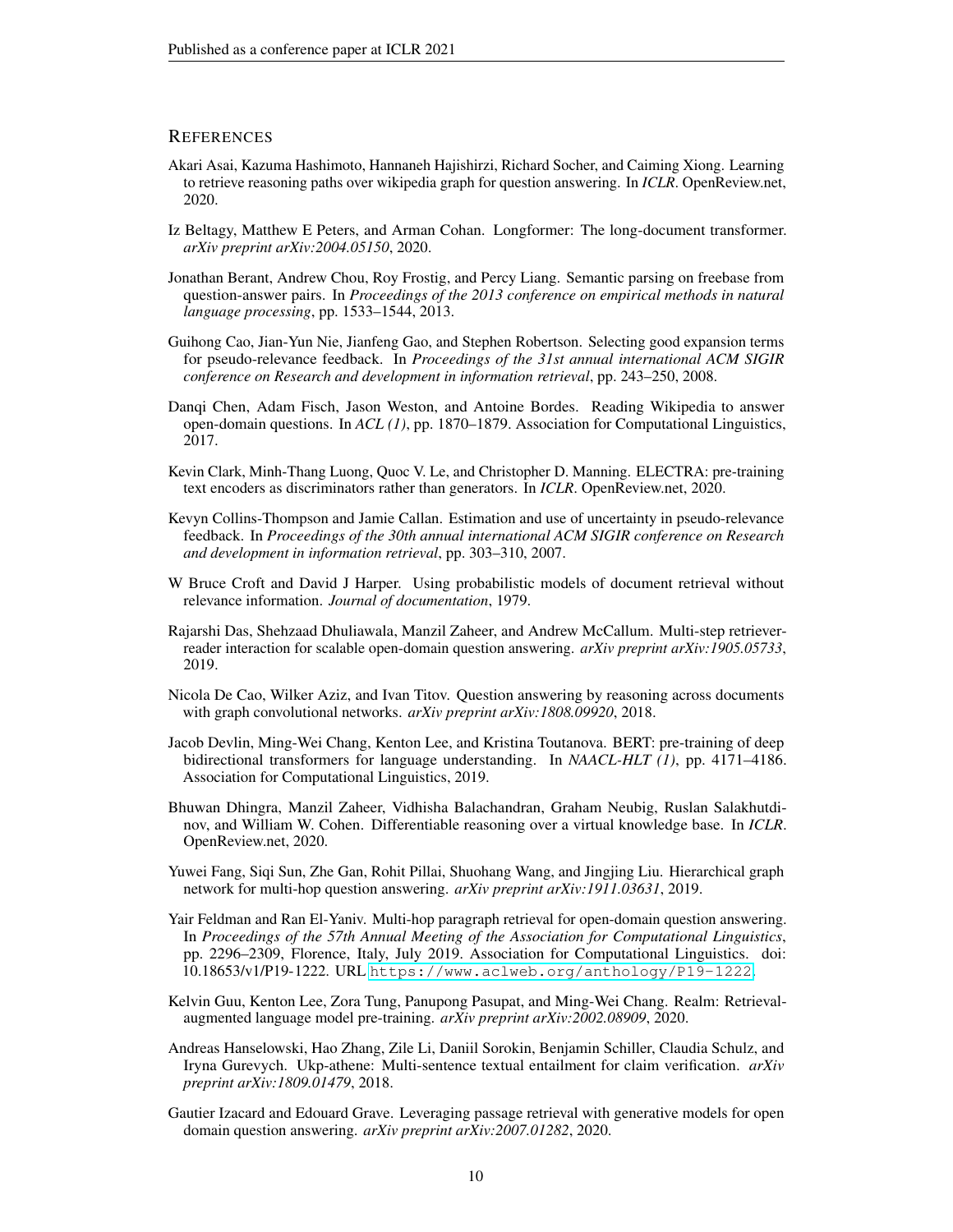- <span id="page-10-7"></span>Jeff Johnson, Matthijs Douze, and Hervé Jégou. Billion-scale similarity search with gpus.  $arXiv$ *preprint arXiv:1702.08734*, 2017.
- <span id="page-10-1"></span>Vladimir Karpukhin, Barlas Oguz, Sewon Min, Patrick Lewis, Ledell Wu, Sergey Edunov, Danqi ˘ Chen, and Wen-tau Yih. Dense passage retrieval for open-domain question answering. In *EMNLP*. Association for Computational Linguistics, 2020.
- <span id="page-10-12"></span>Tom Kwiatkowski, Jennimaria Palomaki, Olivia Redfield, Michael Collins, Ankur Parikh, Chris Alberti, Danielle Epstein, Illia Polosukhin, Jacob Devlin, Kenton Lee, et al. Natural questions: a benchmark for question answering research. *Transactions of the Association for Computational Linguistics*, 7:453–466, 2019.
- <span id="page-10-0"></span>Kenton Lee, Ming-Wei Chang, and Kristina Toutanova. Latent retrieval for weakly supervised open domain question answering. In *ACL (1)*, pp. 6086–6096. Association for Computational Linguistics, 2019.
- <span id="page-10-9"></span>Mike Lewis, Yinhan Liu, Naman Goyal, Marjan Ghazvininejad, Abdelrahman Mohamed, Omer Levy, Veselin Stoyanov, and Luke Zettlemoyer. BART: denoising sequence-to-sequence pre-training for natural language generation, translation, and comprehension. In *ACL*, pp. 7871–7880. Association for Computational Linguistics, 2020a.
- <span id="page-10-8"></span>Patrick Lewis, Ethan Perez, Aleksandara Piktus, Fabio Petroni, Vladimir Karpukhin, Naman Goyal, Heinrich Küttler, Mike Lewis, Wen-tau Yih, Tim Rocktäschel, et al. Retrieval-augmented generation for knowledge-intensive nlp tasks. *arXiv preprint arXiv:2005.11401*, 2020b.
- <span id="page-10-6"></span>Yinhan Liu, Myle Ott, Naman Goyal, Jingfei Du, Mandar Joshi, Danqi Chen, Omer Levy, Mike Lewis, Luke Zettlemoyer, and Veselin Stoyanov. Roberta: A robustly optimized bert pretraining approach. *arXiv preprint arXiv:1907.11692*, 2019.
- <span id="page-10-14"></span>Zhenghao Liu, Chenyan Xiong, Maosong Sun, and Zhiyuan Liu. Fine-grained fact verification with kernel graph attention network. In *ACL*, pp. 7342–7351. Association for Computational Linguistics, 2020.
- <span id="page-10-15"></span>Yuanhua Lv and ChengXiang Zhai. Positional relevance model for pseudo-relevance feedback. In *Proceedings of the 33rd international ACM SIGIR conference on Research and development in information retrieval*, pp. 579–586, 2010.
- <span id="page-10-13"></span>Yury A Malkov and Dmitry A Yashunin. Efficient and robust approximate nearest neighbor search using hierarchical navigable small world graphs. *IEEE transactions on pattern analysis and machine intelligence*, 2018.
- <span id="page-10-4"></span>Sewon Min, Victor Zhong, Luke Zettlemoyer, and Hannaneh Hajishirzi. Multi-hop reading comprehension through question decomposition and rescoring. In *ACL (1)*, pp. 6097–6109. Association for Computational Linguistics, 2019.
- <span id="page-10-3"></span>Yixin Nie, Songhe Wang, and Mohit Bansal. Revealing the importance of semantic retrieval for machine reading at scale. In *EMNLP/IJCNLP (1)*, pp. 2553–2566. Association for Computational Linguistics, 2019.
- <span id="page-10-5"></span>Ethan Perez, Patrick Lewis, Wen-tau Yih, Kyunghyun Cho, and Douwe Kiela. Unsupervised question decomposition for question answering. In *EMNLP*. Association for Computational Linguistics, 2020.
- <span id="page-10-2"></span>Peng Qi, Xiaowen Lin, Leo Mehr, Zijian Wang, and Christopher D. Manning. Answering complex open-domain questions through iterative query generation. In *EMNLP/IJCNLP (1)*, pp. 2590–2602. Association for Computational Linguistics, 2019.
- <span id="page-10-10"></span>Colin Raffel, Noam Shazeer, Adam Roberts, Katherine Lee, Sharan Narang, Michael Matena, Yanqi Zhou, Wei Li, and Peter J Liu. Exploring the limits of transfer learning with a unified text-to-text transformer. *arXiv preprint arXiv:1910.10683*, 2019.
- <span id="page-10-11"></span>Pranav Rajpurkar, Robin Jia, and Percy Liang. Know what you don't know: Unanswerable questions for squad. In *ACL (2)*, pp. 784–789. Association for Computational Linguistics, 2018.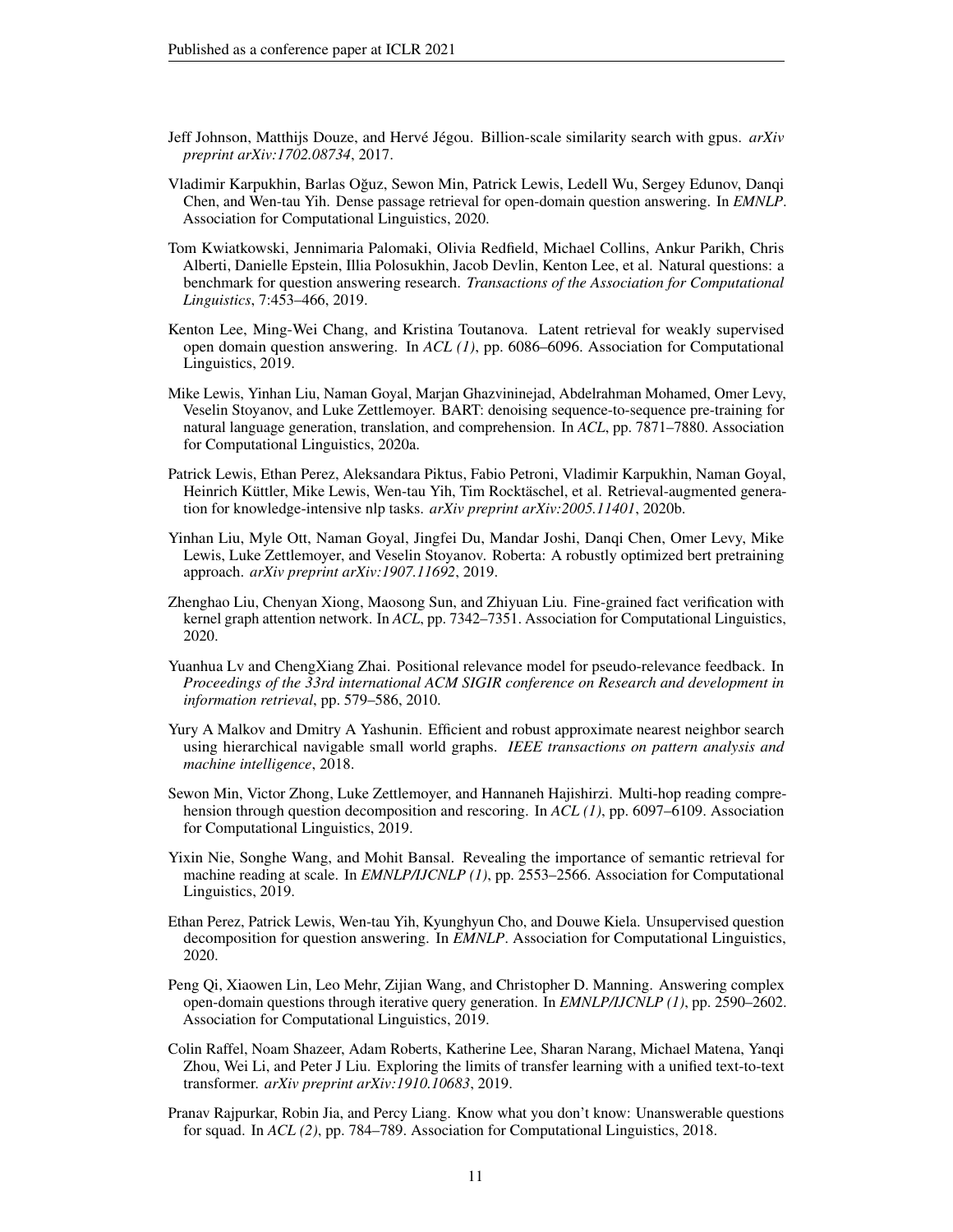- <span id="page-11-10"></span>Adam Roberts, Colin Raffel, and Noam Shazeer. How much knowledge can you pack into the parameters of a language model? *arXiv preprint arXiv:2002.08910*, 2020.
- <span id="page-11-14"></span>Joseph Rocchio. Relevance feedback in information retrieval. *The Smart retrieval system-experiments in automatic document processing*, pp. 313–323, 1971.
- <span id="page-11-16"></span>Ian Ruthven and Mounia Lalmas. A survey on the use of relevance feedback for information access systems. *Knowledge engineering review*, 18(2):95–145, 2003.
- <span id="page-11-17"></span>Haitian Sun, Tania Bedrax-Weiss, and William W Cohen. Pullnet: Open domain question answering with iterative retrieval on knowledge bases and text. *arXiv preprint arXiv:1904.09537*, 2019.
- <span id="page-11-0"></span>Alon Talmor and Jonathan Berant. The web as a knowledge-base for answering complex questions. In *NAACL-HLT*, pp. 641–651. Association for Computational Linguistics, 2018.
- <span id="page-11-4"></span>James Thorne, Andreas Vlachos, Christos Christodoulopoulos, and Arpit Mittal. FEVER: a largescale dataset for fact extraction and verification. In *NAACL-HLT*, pp. 809–819. Association for Computational Linguistics, 2018.
- <span id="page-11-18"></span>Ming Tu, Guangtao Wang, Jing Huang, Yun Tang, Xiaodong He, and Bowen Zhou. Multi-hop reading comprehension across multiple documents by reasoning over heterogeneous graphs. *arXiv preprint arXiv:1905.07374*, 2019.
- <span id="page-11-11"></span>Petar Veličković, Guillem Cucurull, Arantxa Casanova, Adriana Romero, Pietro Lio, and Yoshua Bengio. Graph attention networks. *arXiv preprint arXiv:1710.10903*, 2017.
- <span id="page-11-15"></span>Ellen M Voorhees. Query expansion using lexical-semantic relations. In *SIGIR'94*, pp. 61–69. Springer, 1994.
- <span id="page-11-12"></span>Shuohang Wang, Mo Yu, Xiaoxiao Guo, Zhiguo Wang, Tim Klinger, Wei Zhang, Shiyu Chang, Gerry Tesauro, Bowen Zhou, and Jing Jiang.  $R<sup>3</sup>$ : Reinforced ranker-reader for open-domain question answering. In *AAAI*, pp. 5981–5988. AAAI Press, 2018.
- <span id="page-11-2"></span>Johannes Welbl, Pontus Stenetorp, and Sebastian Riedel. Constructing datasets for multi-hop reading comprehension across documents. *Trans. Assoc. Comput. Linguistics*, 6:287–302, 2018.
- <span id="page-11-7"></span>Thomas Wolf, Lysandre Debut, Victor Sanh, Julien Chaumond, Clement Delangue, Anthony Moi, Pierric Cistac, Tim Rault, Remi Louf, Morgan Funtowicz, et al. Huggingface's transformers: ´ State-of-the-art natural language processing. *ArXiv*, pp. arXiv–1910, 2019.
- <span id="page-11-9"></span>Tomer Wolfson, Mor Geva, Ankit Gupta, Yoav Goldberg, Matt Gardner, Daniel Deutch, and Jonathan Berant. Break it down: A question understanding benchmark. *Trans. Assoc. Comput. Linguistics*, 8:183–198, 2020.
- <span id="page-11-8"></span>Ledell Wu, Fabio Petroni, Martin Josifoski, Sebastian Riedel, and Luke Zettlemoyer. Zero-shot entity linking with dense entity retrieval. *arXiv preprint arXiv:1911.03814*, 2019.
- <span id="page-11-5"></span>Zhirong Wu, Yuanjun Xiong, Stella X. Yu, and Dahua Lin. Unsupervised feature learning via non-parametric instance discrimination. In *CVPR*, pp. 3733–3742. IEEE Computer Society, 2018.
- <span id="page-11-13"></span>Wei Yang, Yuqing Xie, Aileen Lin, Xingyu Li, Luchen Tan, Kun Xiong, Ming Li, and Jimmy Lin. End-to-end open-domain question answering with bertserini. *arXiv preprint arXiv:1902.01718*, 2019.
- <span id="page-11-1"></span>Zhilin Yang, Peng Qi, Saizheng Zhang, Yoshua Bengio, William W. Cohen, Ruslan Salakhutdinov, and Christopher D. Manning. Hotpotqa: A dataset for diverse, explainable multi-hop question answering. In *EMNLP*, pp. 2369–2380. Association for Computational Linguistics, 2018.
- <span id="page-11-6"></span>Yuyu Zhang, Hanjun Dai, Zornitsa Kozareva, Alexander J. Smola, and Le Song. Variational reasoning for question answering with knowledge graph. In *AAAI*, pp. 6069–6076. AAAI Press, 2018.
- <span id="page-11-3"></span>Chen Zhao, Chenyan Xiong, Corby Rosset, Xia Song, Paul N. Bennett, and Saurabh Tiwary. Transformer-xh: Multi-evidence reasoning with extra hop attention. In *ICLR*. OpenReview.net, 2020.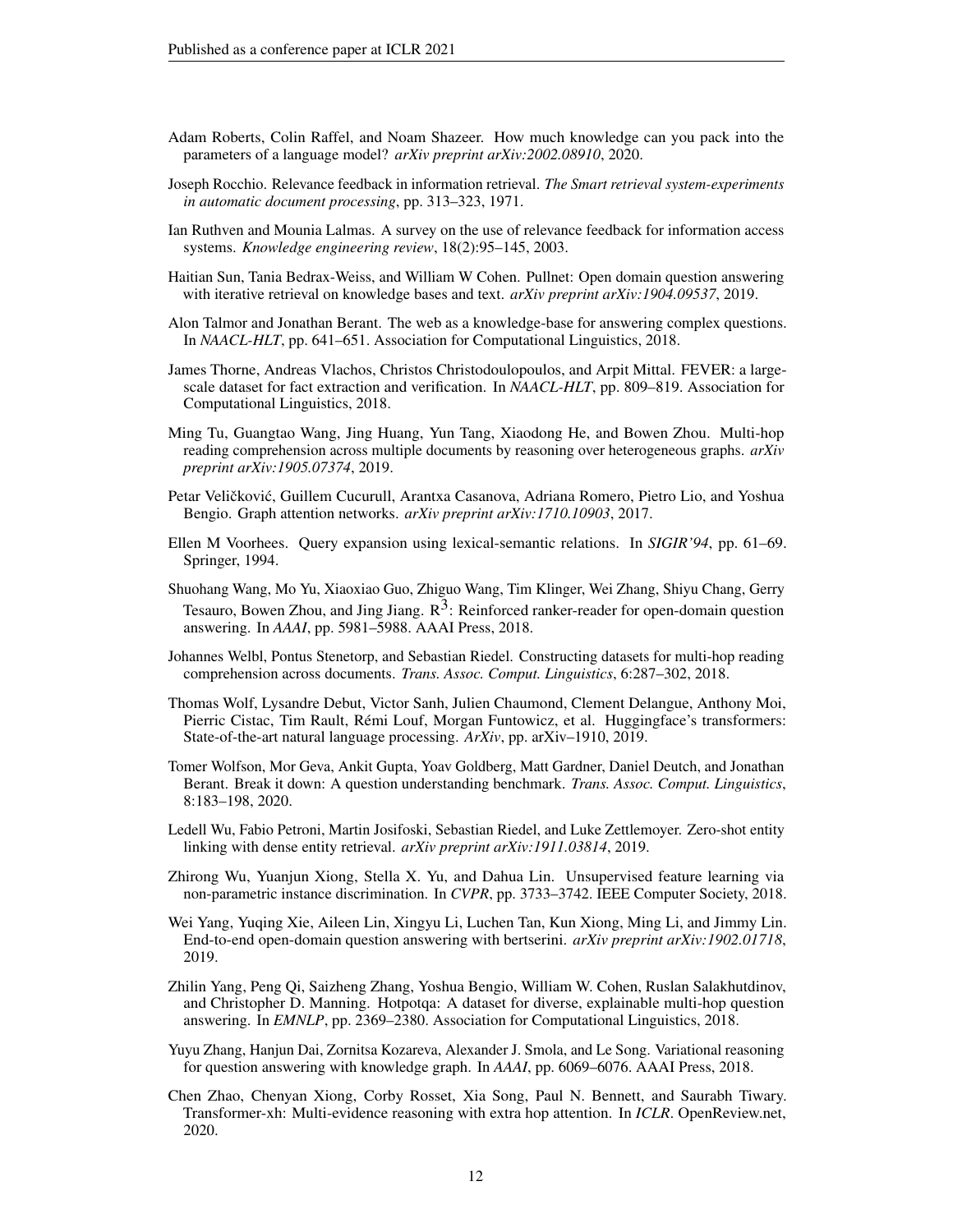- <span id="page-12-1"></span>Victor Zhong, Caiming Xiong, Nitish Shirish Keskar, and Richard Socher. Coarse-grain fine-grain coattention network for multi-evidence question answering. *arXiv preprint arXiv:1901.00603*, 2019.
- <span id="page-12-0"></span>Jie Zhou, Xu Han, Cheng Yang, Zhiyuan Liu, Lifeng Wang, Changcheng Li, and Maosong Sun. GEAR: graph-based evidence aggregating and reasoning for fact verification. In *ACL (1)*, pp. 892–901. Association for Computational Linguistics, 2019.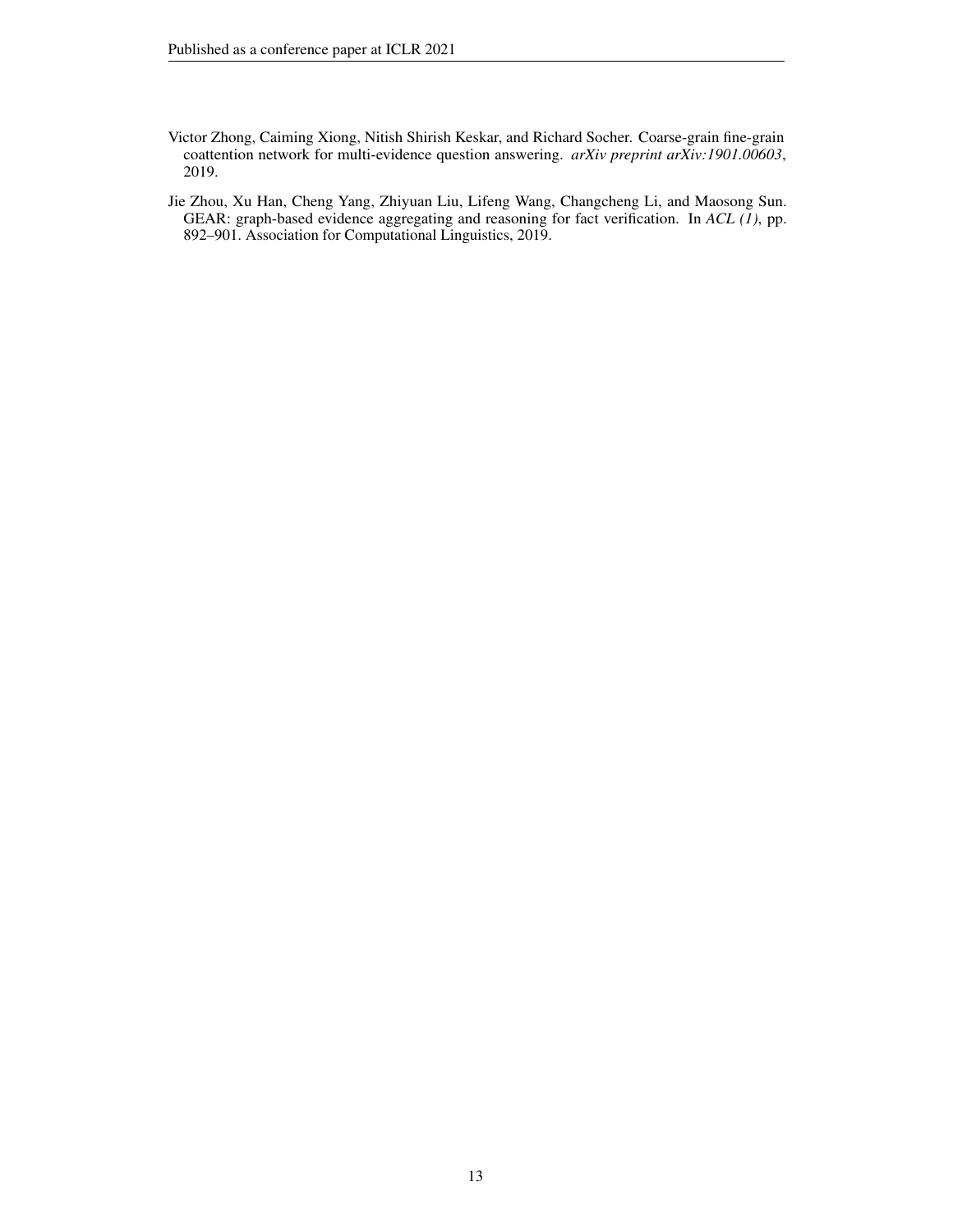# A QUALITATIVE ANALYSIS

# <span id="page-13-0"></span>A.1 FALSE BRIDGE QUESTION ERROR CASES

As mentioned in §[3.1.3,](#page-4-4) half of the errors of bridge questions are not real errors. In Table [8,](#page-13-1) we can see that the model predicts alternative passage sequences that could also be used to answer the questions.

<span id="page-13-1"></span>Table 8: Error cases where our model predicts a passage sequence that is also correct. Important clues are marked in blue.

Q: What languages did the son of Sacagawea speak? Ground-truth SP Passage Titles: Charbonneau, Oregon; Jean Baptiste Charbonneau Predicted:

1. Museum of Human Beings: Museum of Human Beings, included in the National American Indian Heritage Month Booklist, November 2012 and 2013 is a novel written by Colin Sargent, which delves into the heart-rending life of Jean-Baptiste Charbonneau, the son of Sacagawea. Sacagawea was the Native American guide, who at 16 led the Lewis and Clark expedition.

2. Jean Baptiste Charbonneau: Jean Baptiste Charbonneau (February 11, 1805 – May 16, 1866) was an American Indian explorer, guide, fur trapper trader, military scout during the Mexican-American War, "alcalde" (mayor) of Mission San Luis Rey de Francia and a gold prospector and hotel operator in Northern California. He spoke French and English, and learned German and Spanish during his six years in Europe from 1823 to 1829. He spoke Shoshone, his mother tongue, and other western American Indian languages...

Q: Altnahinch is located in a county that has a population density of how many per square mile? Ground-truth SP Passage Titles: Altnahinch Dam; County Antrim

# Predicted:

1. Altnahinch: Altnahinch is a townland in County Antrim, Northern Ireland.

2. County Antrim: County Antrim (named after the town of Antrim, from Irish: "Aontroim" , meaning "lone ridge" , )) is one of six counties that form Northern Ireland. Adjoined to the north-east shore of Lough Neagh, the county covers an area of 3046 km2 and has a population of about 618,000. County Antrim has a population density of 203 people per square kilometer / 526 people per square mile...

Q: What foundation do scholars give for the likelihood of collaboration on a William Shakespeare Play written between 1588 and 1593?

### Ground-truth SP Passage Titles:

Authorship of Titus Andronicus, William Shakespeare's collaborations

# Predicted:

1. Titus Andronicus: Titus Andronicus is a tragedy by William Shakespeare, believed to have been written between 1588 and 1593, probably in collaboration with George Peele. It is thought to be Shakespeare's first tragedy, and is often seen as his attempt to emulate the violent and bloody revenge plays of his contemporaries, which were extremely popular with audiences throughout the 16th century.

2. William Shakespeare's collaborations: Like most playwrights of his period, William Shakespeare did not always write alone... Some of the following attributions, such as "The Two Noble Kinsmen", have well-attested contemporary documentation; others, such as "Titus Andronicus", are dependent on linguistic analysis by modern scholars...

Q: Zach Parise's father played in which league? Ground-truth SP Passage Titles: Jordan Parise; Zach Parise Predicted:

1. Zach Parise: Zachary Justin Parise (born July 28, 1984) is an American professional ice hockey left winger who is currently serving as an alternate captain for the Minnesota Wild in the National Hockey League (NHL). He has also played for the New Jersey Devils, where he served as team captain and led the team to the 2012 Stanley Cup Finals. Parise's father, J. P. Parise... ´ 2. J. P. Parise´: Jean-Paul Joseph-Louis Parise (December 11, 1941 – January 7, 2015) was a ´ Canadian professional ice hockey coach and player. Parise played in the National Hockey League (NHL), most notably for the Minnesota North Stars and the New York Islanders.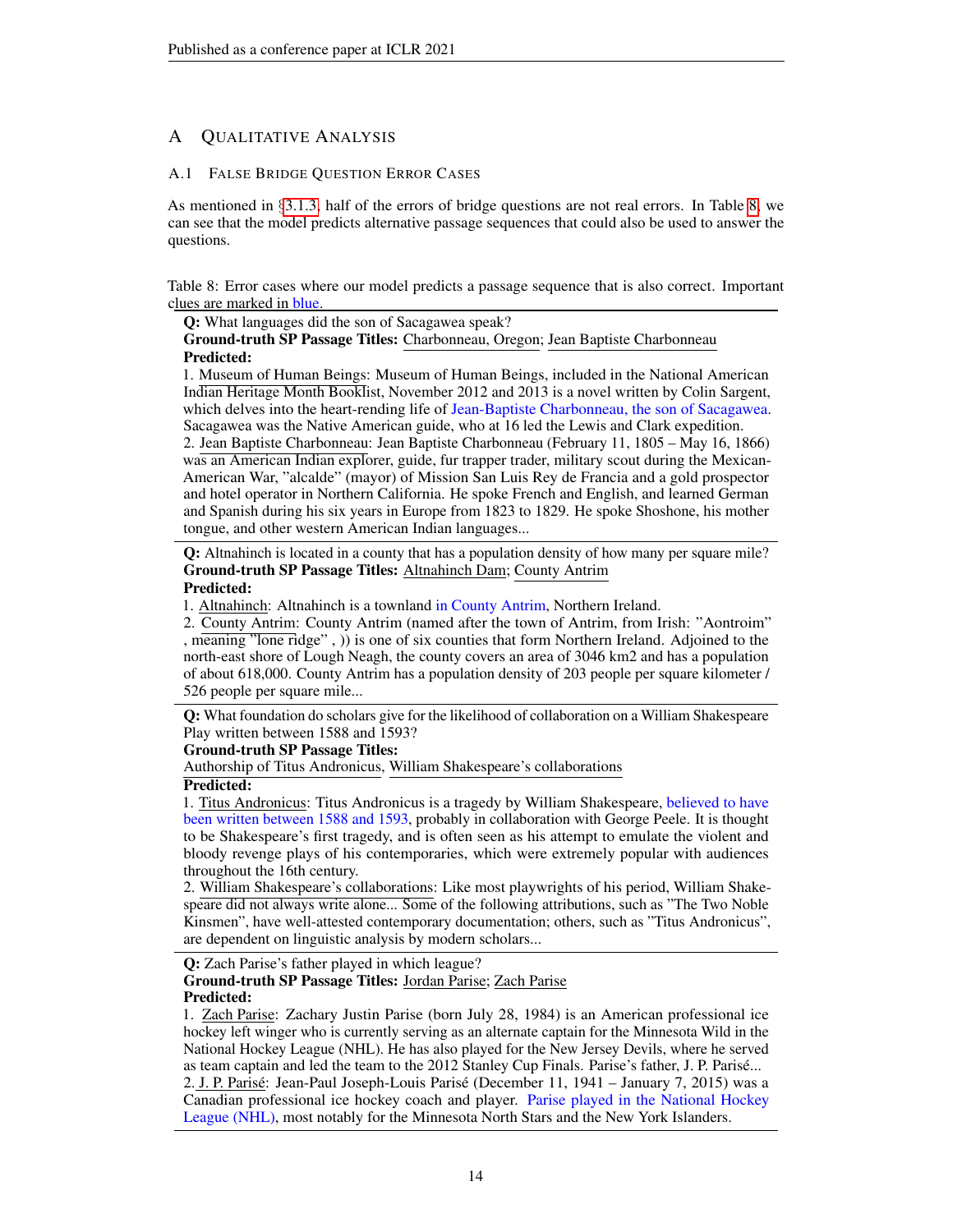#### <span id="page-14-0"></span>A.2 EXAMPLES FROM THE QUESTION DECOMPOSITION ANALYSIS

Table 9: Sampled retrieval errors (marked in red) *only* made by the decomposed system. These errors could be potentially avoided if the model has access to the full information in the original question or previous hop results. The important clue for correctly retrieving the documents or avoiding errors is marked in blue. Once decomposed, the marked information are not longer available in one of the decomposed retrieval hop.

Multi-hop Question: What is the birthday of the author of "She Walks These Hills"? Decomposed Questions:

1. Who is the author of She Walks These Hills?

2. What is the birthday of Sharyn McCrumb?

#### Ground-truth SP Passages:

She Walks These Hills: She Walks These Hills is a book written by Sharyn McCrumb and published by Charles Scribner's Sons in 1994, which later went on to win the Anthony Award for Best Novel in 1995.

Sharyn McCrumb: Sharyn McCrumb (born February 26, 1948) is an American writer whose books celebrate the history and folklore of Appalachia. McCrumb is the winner of numerous literary awards...

#### Decomposed Error Case:

1. She Walks These Hills  $(\checkmark)$ 

2. Tané McClure: Tané M. McClure (born June 8, 1958) is an American singer and actress.

Multi-hop Question: When was the album with the song Unbelievable by American rapper The Notorious B.I.G released?

#### Decomposed Questions:

1. What is the album with the song Unbelievable by American rapper The Notorious B.I.G?

2. When was the album Ready to Die released?

#### Ground-truth SP Passages:

Unbelievable (The Notorious B.I.G. song): Unbelievable is a song by American rapper The Notorious B.I.G., recorded for his debut studio album Ready to Die...

Ready to Die: Ready to Die is the debut studio album by American rapper The Notorious B.I.G.; it was released on September 13, 1994, by Bad Boy Records and Arista Records...

#### Decomposed Error Case:

1. Unbelievable (The Notorious B.I.G. song)  $(\checkmark)$ 

2. Ready to Die (The Stooges album): Ready to Die is the fifth and final studio album by American rock band Iggy and the Stooges. The album was released on April 30, 2013...

**Multi-hop Question:** Whose death dramatized in a stage play helped end the death penalty in Australia?

#### Decomposed Questions:

1. What is the stage play that helped end the death penalty in Australia?

2. Whose death was dramatized in Remember Ronald Ryan?

#### Ground-truth SP Passages:

Barry Dickins: Barry Dickins (born 1949) is a prolific Australian playwright, author, artist, actor, educator and journalist... His most well-known work is the award winning stage play "Remember Ronald Ryan", a dramatization of the life and subsequent death of Ronald Ryan, the last man executed in Australia...

Ronald Ryan: Ronald Joseph Ryan (21 February 1925 – 3 February 1967) was the last person to be legally executed in Australia. Ryan was found guilty of shooting and killing warder George Hodson during an escape from Pentridge Prison, Victoria, in 1965...

#### Decomposed Error Case:

1. Capital punishment in Australia: Capital punishment in Australia has been abolished in all jurisdictions. Queensland abolished the death penalty in 1922. Tasmania did the same in 1968, the federal government abolished the death penalty in 1973, with application also in the Australian Capital Territory and the Northern Territory...

# 2.Ronald  $R$ yan( $\checkmark$ )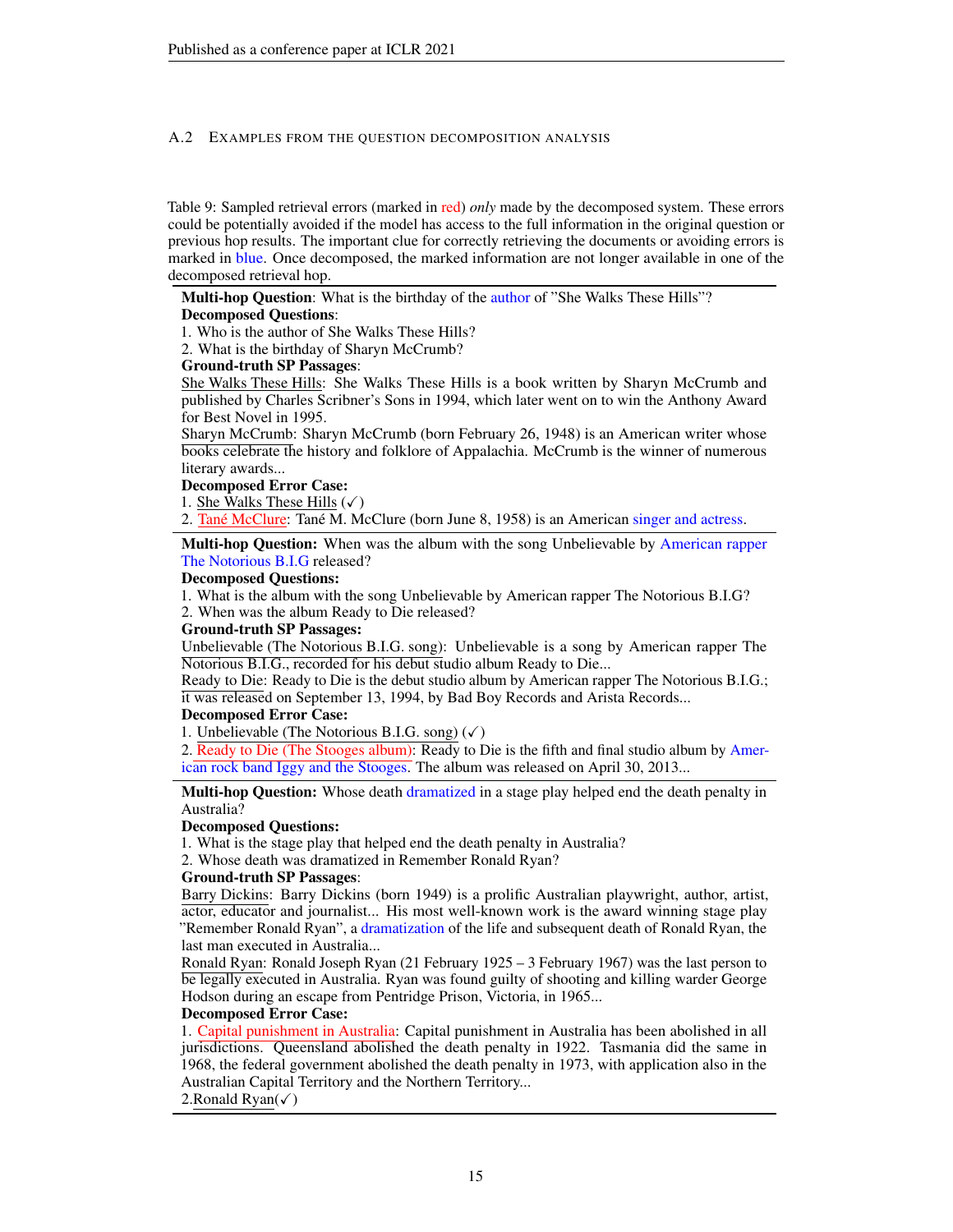#### A.3 EXTRACTIVE & GENERATIVE READER MODEL

Table [6](#page-6-1) demonstrates the answer prediction performance for four different reader models. The extractive models predict answers given the top 250 retrieved passage sequences (pairs of passage from hop1 and hop2). Since generative models are generally heavier on the computation side, we can only use fewer passages. Besides the observations alredy discussed in §[3.2.1,](#page-6-5) we

<span id="page-15-1"></span>

|  | Table 10: Answer EM using top 50 re- |  |  |  |
|--|--------------------------------------|--|--|--|
|  | trieved passage chains               |  |  |  |

| Model          | Overall | Comp<br>$(20\%$ ) | <b>Bridge</b><br>$(80\%)$ |
|----------------|---------|-------------------|---------------------------|
| <b>ELECTRA</b> | 61.7    | 79.0              | 57.4                      |
| FiD            | 61.7    | 75.3              | 58.3                      |

hypothesize the worse performance of multi-hop RAG compared to FiD is partially due to the smaller pretrained model used in RAG, i.e., BART is only half the size of T5-large. Also, as RAG back-propagate the gradients to the query encoder, it needs more memory footprint and can only take in fewer retrieved contexts. Our RAG implementation largely follows the implementation of the original paper and we did not use the PyTorch checkpoint (as used by FiD) to trade computation for memory. We conjecture the multi-hop RAG performance will also improve if we augment the current implementation with memory-saving tricks. However, given the same amount of context and read model size, the multi-hop RAG is still worse than the extractive ELECTRA reader, i.e., with only the top 1 retrieved passage sequence, our ELECTRA reader gets 53.8 EM compared to the 51.2 answer EM achieved by multi-hop RAG when using more context.

Given the same number of retrieved passage sequences (top 50) as shown in table [10,](#page-15-1) FiD obtains similar performance to ELECTRA, despite that the generative model can generate arbitrary answers for the given input. (We tried constrained decoding for the generative model. However, no significant performance improvements were observed, indicating that the errors from the generative model are not due to the free-form generation task.) Further question type analysis in HotpotQA showed that the main difference comes from the comparison type of question, while for bridge question, FiD performs slightly better than ELECTRA. This finding might indicate that for generation models, numerical comparison is still a bigger issue compared to extractive models.

# B MODEL DETAILS

#### <span id="page-15-0"></span>B.1 BEST MODEL HYPERPARAMETERS

| Table 11: Hyperparameters of Retriever |        |  |  |
|----------------------------------------|--------|--|--|
| learning rate                          | $2e-5$ |  |  |
| batch size                             | 150    |  |  |
| maximum passage length                 | 300    |  |  |
| maximum query length at initial hop    | 70     |  |  |
| maximum query length at 2nd hop        | 350    |  |  |
| warmup ratio                           | 0.1    |  |  |
| gradient clipping norm                 | 2.0    |  |  |
| traininig epoch                        | 50     |  |  |
| weight decay                           |        |  |  |

Table 12: Hyperparameters of Extractive Reader (ELECTRA)

| learning rate                         | $5e-5$ |
|---------------------------------------|--------|
| batch size                            | 128    |
| maximum sequence length               | 512    |
| maximum answer length                 | 30     |
| warmup ratio                          | 0.1    |
| gradient clipping norm                | 2.0    |
| traininig epoch                       |        |
| weight decay                          |        |
| # of negative context per question    | 5      |
| weight of SP sentence prediction loss |        |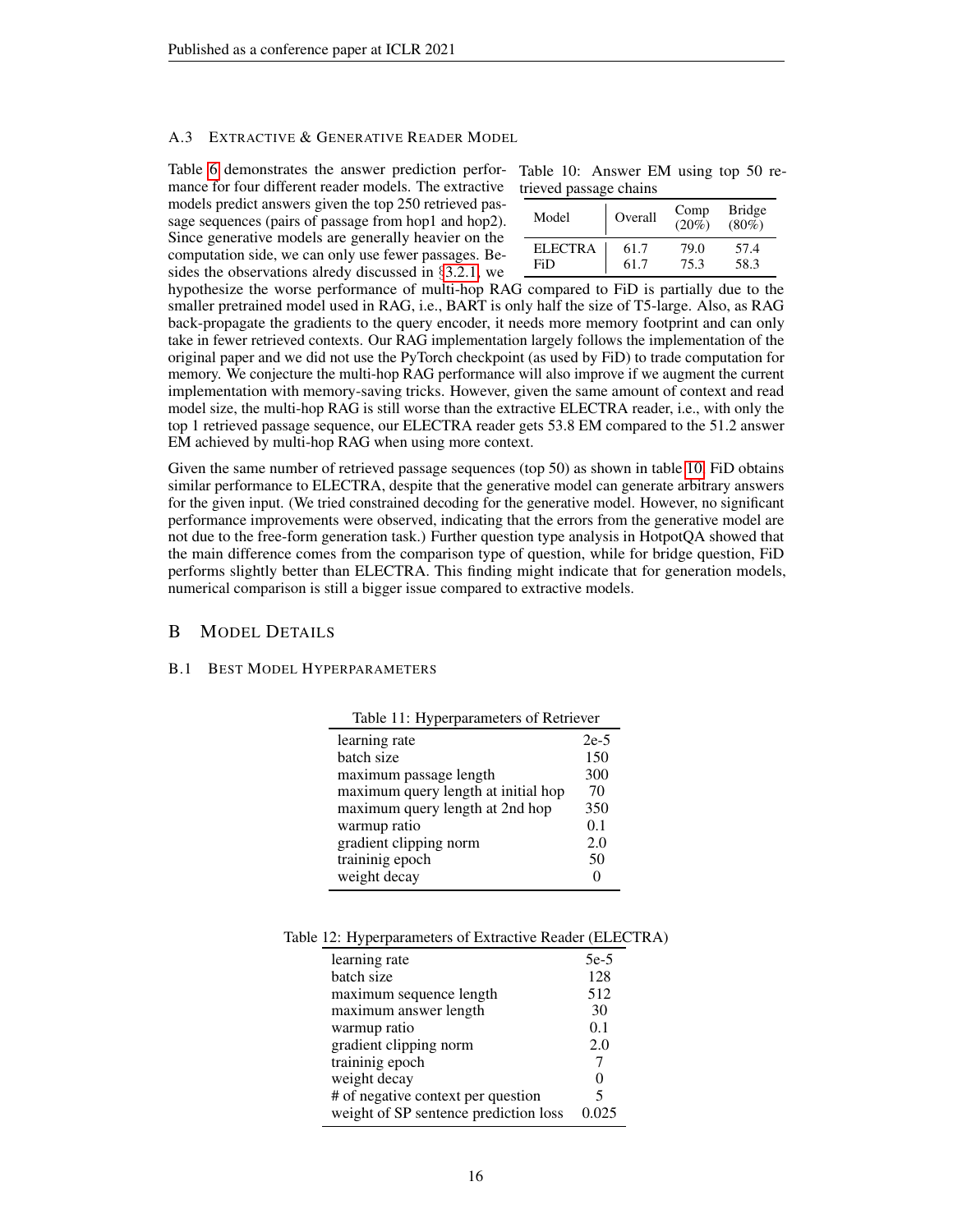### <span id="page-16-0"></span>B.2 FURTHER DETAILS ABOUT READER MODELS

#### B.2.1 EXTRACTIVE READER

The extractive reader is trained with four loss functions. With the [CLS] token, we predict a reranking score based on whether the passage sequence match the groundtruth supporting passages. On top of the representation of each token, we predict a answer start score and answer end score. Finally, we prepend each sentence with the [unused0] special token and predict whether the sentence is one of the supporting sentences using the representations of the special token. At training time, we pair each question with 1 groundtruth passage sequence and 5 negative passage sequence which do not contain the answer. At inference time, we feed in the top 250 passage sequences from MDR. We rank the predicted answer for each sequence with a linear combination of the reranking score and the answer span score. The combination weight is selected based on the dev results.

#### B.2.2 FUSION-IN-DECODER

The FiD model uses T5-large as the underlying seq2seq model. It is twice as large as the extractive models and has 770M parameters. We reuse the hyperparameters as described in [Izacard & Grave](#page-9-7) [\(2020\)](#page-9-7). The original FiD uses the top 100 passages for NaturalQuestions. In our case, we use the top 50 retrieved passage sequences and concatenate the passages in each sequence before feeding into T5. In order to fit this model into GPU, we make use of PyTorch checkpoint  $11$  for training.

#### B.2.3 MULTI-HOP RAG

The RAG model aims to generate answer y given question x and the retrieved documents z. Similarly, the goal of multi-hop RAG can be expressed as: generate answer  $y$  given question  $x$  and retrieved documents in hop one  $z_1$  and hop two  $z_2$  (Limiting to two hops for HotpotQA). The model has three components:

- Hop-one retriever  $p_{\eta_1}(z_1|x)$  with parameter  $\eta_1$  to represent the retrieved top-k passage distribution (top-k truncated distribution) given the input question  $x$ .
- Hop-two retriever  $p_{\eta_2}(z_2|x,z_1)$  with parameter  $\eta_2$  to represent the hop-two retrieved top-k passage distribution given not only the question x but also the retrieved document  $z_1$  from hop-one.
- A generator  $p_{\theta}(y_i|x, z_1, z_2, y_{1:i-1})$  to represent the next token distribution given input question x, hop-one retrieved document  $z_1$ , hop-two retrieved document  $z_2$  and previous predicted token  $y_{1:i-1}$  parametrized by  $\theta$

Multi-Hop RAG Sequence Model As the RAG Sequence model, this model generates the answer sequence given the fixed set of documents from hop-one retriever and hop-two retriever. In order to the get the probability of the generated sequence, we marginalize through the two latent variables corresponding to the two retrieval hops:

$$
p_{sequence}(y|x) = \sum_{z_1} p_{\eta_1}(z_1|x) \sum_{z_2} p_{\eta_2}(z_2|x, z_1) \prod_i^N p_{\theta}(y_i|x, z_1, z_2, y_{1:i-1})
$$
  

$$
\sum_{z_1} \sum_{z_2} p_{\eta_1}(z_1|x) p_{\eta_2}(z_2|x, z_1) \prod_i^N p_{\theta}(y_i|x, z_1, z_2, y_{1:i-1})
$$

where  $z_1$  and  $z_2$  are top k document from the respective retrieval modules.

<span id="page-16-1"></span><sup>11</sup>https://pytorch.org/docs/stable/checkpoint.html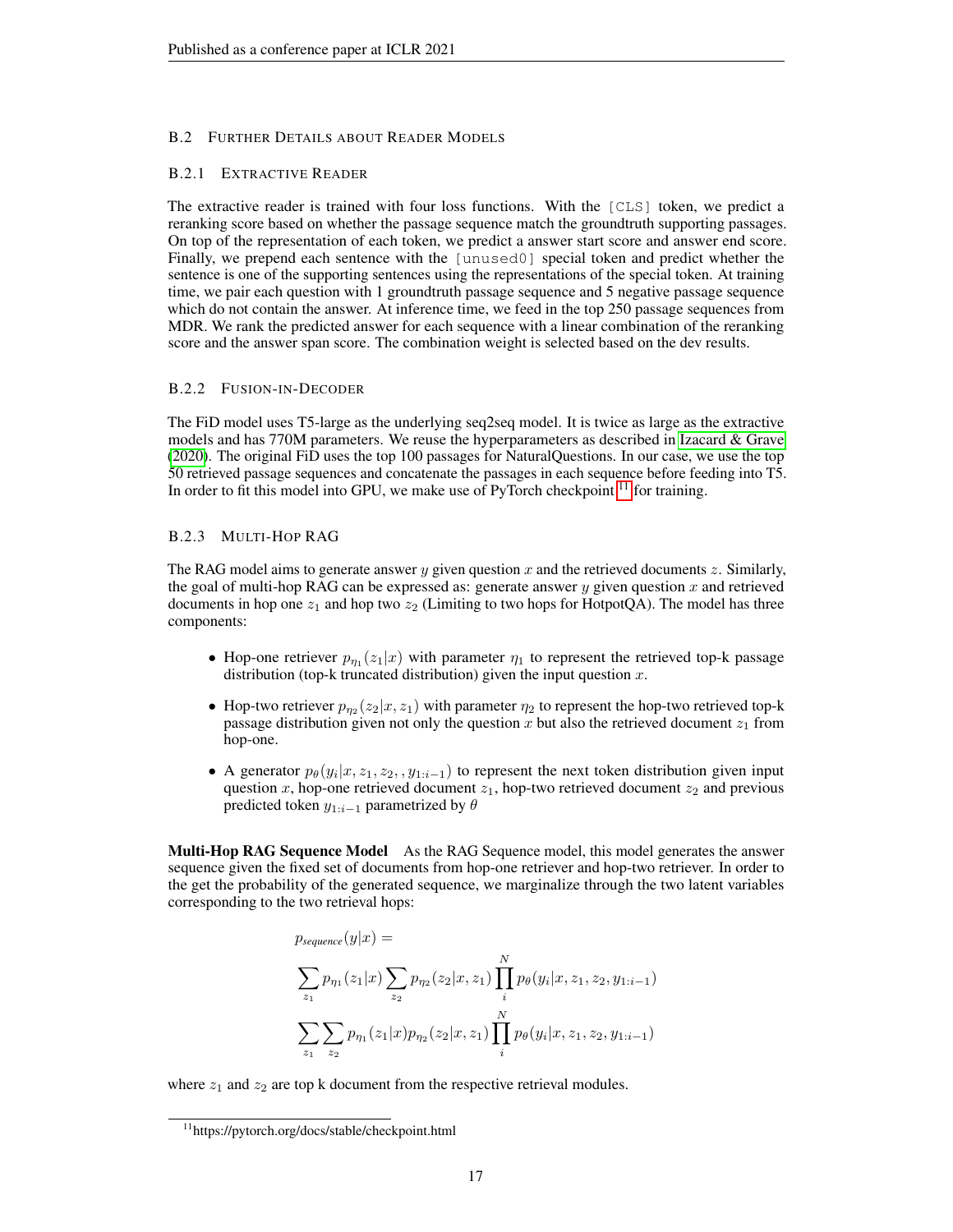Multi-Hop RAG Token Model Moreover, the model can make predictions based on different passage extracted at each token.

$$
p_{token}(y|x) = \prod_{i}^{N} \sum_{z_1} \sum_{z_2} p_{\eta_1}(z_1|x) p_{\eta_2}(z_2|x, z_1) p_{\theta}(y_i|x, z_1, z_2, y_{1:i-1})
$$

The predicted probability for each token is the following

$$
p_{token}(y_i|(x, y_j)) =
$$
  

$$
\sum_{z_1} \sum_{z_2} p_{\eta_1}(z_1|x) p_{\eta_2}(z_2|x, z_1) p_{\theta}(y_i|x, z_1, z_2, y_{1:i-1})
$$

# <span id="page-17-0"></span>C RETRIEVAL-FREE APPROACHES

Inspired by a recent work [\(Roberts et al., 2020\)](#page-11-10) that trains the T5 seq2seq model to directly decode answers from questions (*retrieval-free*), we conduct similar experiments on HotpotQA using BART [\(Lewis et al., 2020a\)](#page-10-9). As shown in Figure [4,](#page-17-1) the performance gap between retrieval-based methods and retrieval-free methods on multi-hop QA is much larger than the gap in the case of simple single-hop questions.

<span id="page-17-1"></span>![](_page_17_Figure_7.jpeg)

Figure 4: Performance gap between retrieval-free and retrieval-based methods on different QA datasets.

# D A UNIFIED QA RETRIEVAL SYSTEM

In practice, when a fixed text corpus is given for open-domain systems, we do not know beforehand whether the incoming questions require single or multiple text evidence. Thus, it is essential to build a unified system that adaptively retrieves for multiple hops. Due to the simplicity of the approach, our method can easily be extended in the unified setup. To the best of our knowledge, only [\(Asai et al.,](#page-9-2) [2020\)](#page-9-2) test the same retrieval method on both single and multi-hop questions but with separate trained models. Here we take a further step and explore the possibility of using a single retrieval model for both types of questions.

To enable adaptive retrieval, we add a binary prediction head on top of the question encoder. Once the retriever finishes the 1-hop retrieval, it encodes concatenation of q and  $p_1$  and predicts whether to stop retrieval using the final hidden state of the first token. We construct this unified setting with NaturalQuestions-Open [\(Lee et al., 2019\)](#page-10-0) (NQ) as single-hop and HotpotQA as multi-hop. As the two datasets use different corpora, we merge the two<sup>[12](#page-17-2)</sup> for easy comparison. As baselines,

<span id="page-17-2"></span><sup>&</sup>lt;sup>12</sup>The Wikipedia corpus of NQ is taken from DPR [\(Karpukhin et al., 2020\)](#page-10-1).